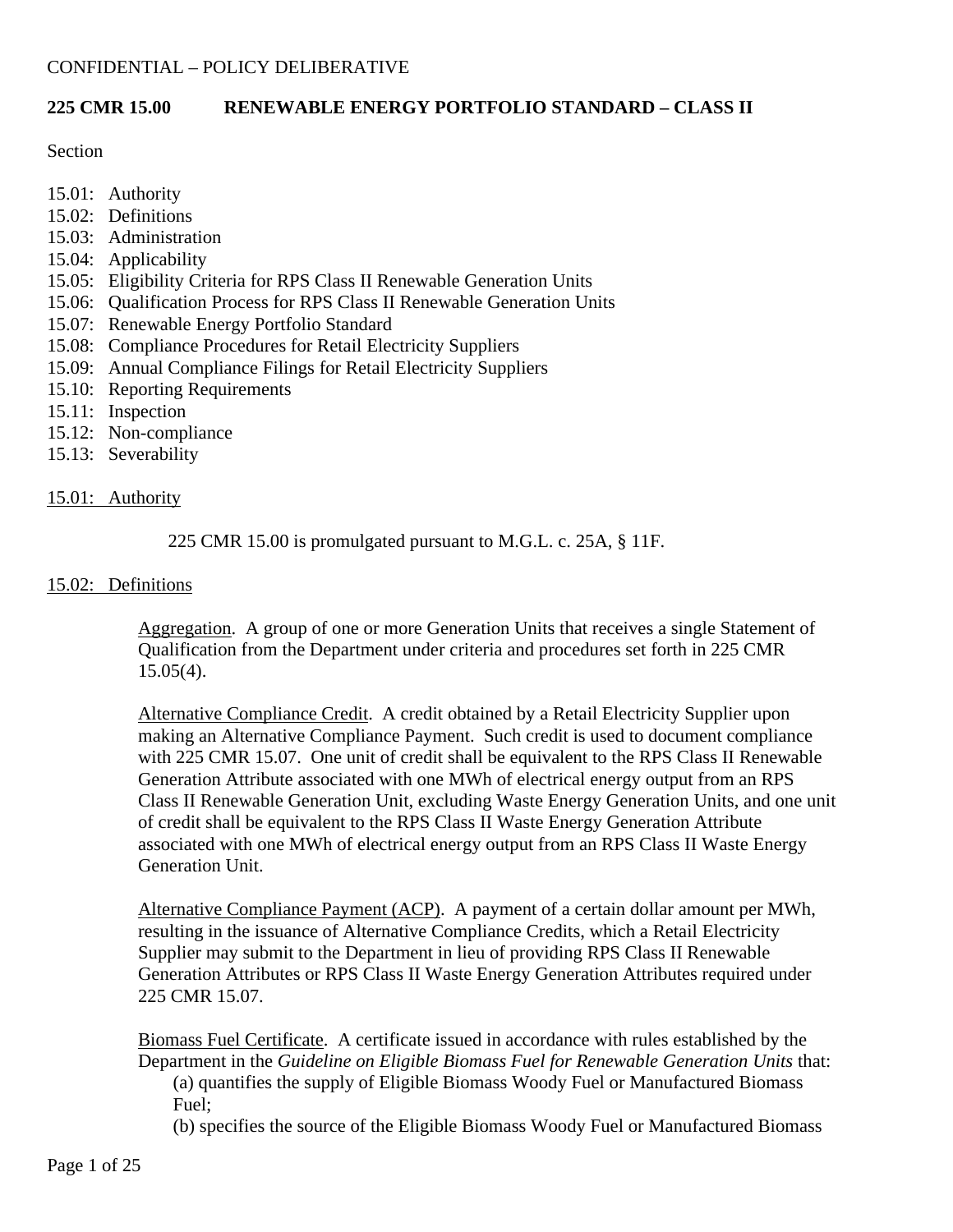Fuel; and

(c) specifies the eligibility of the Eligible Biomass Woody Fuel or Manufactured Biomass Fuel as Forest Derived Residues, Forest Derived Thinnings, Forest Salvage, Non-Forest Derived Residues, or Dedicated Energy Crops.

Blended Fuel. A liquid or gaseous fuel that is blended from both Eligible RPS Class II Renewable Fuel(s) and ineligible fuel(s), a portion of whose electrical energy output may qualify as RPS Class II Renewable Generation under criteria set forth in 225 CMR 15.05(2).

Business Day. A business day shall mean Monday through Friday, exclusive of state and federal legal holidays.

Certificates Obligation. A term defined in the NEPOOL GIS Operating Rules at Rule 4.1(b), or any successor rule.

Clean Wood. Means Clean Wood as defined in 310 CMR 19.006: Definitions.

Commercial Operation Date. The date that a Generation Unit first produced electrical energy for sale within the ISO-NE Control Area or within an adjacent Control Area. In the case of a Generation Unit that is connected to the End-use Customer's side of the electric meter or produces Off-grid Generation, the date that such Generation Unit first produced electrical energy.

Compliance Filing. A document filed annually by a Retail Electricity Supplier with the Department documenting compliance with 225 CMR 15.07, consistent with the format set forth in the Guidelines and submitted no later than the first day of July, or the first Business Day thereafter, of the subsequent Compliance Year.

Compliance Year. A calendar year beginning January 1 and ending December 31, for which a Retail Electricity Supplier must demonstrate that it has met the requirements of 225 CMR 15.07 and 15.08.

Control Area. A geographic region in which a common generation control system is used to maintain scheduled interchange of electrical energy within and without the region.

Current Use Program. A state administered program that permits a property owner to have a parcel of land taxed at a rate based on the current use of the land including but not limited to open space, active forestry, or agriculture as opposed to the fair market or development value of the property.

DCR. The Massachusetts Department of Conservation and Recreation (DCR) established by M.G.L. c. 21 § 1.

Department. The Massachusetts Department of Energy Resources (DOER) established by M.G.L. c. 25A, § 1.

Distribution Company. A distribution company as defined in M.G.L. c. 164 § 1.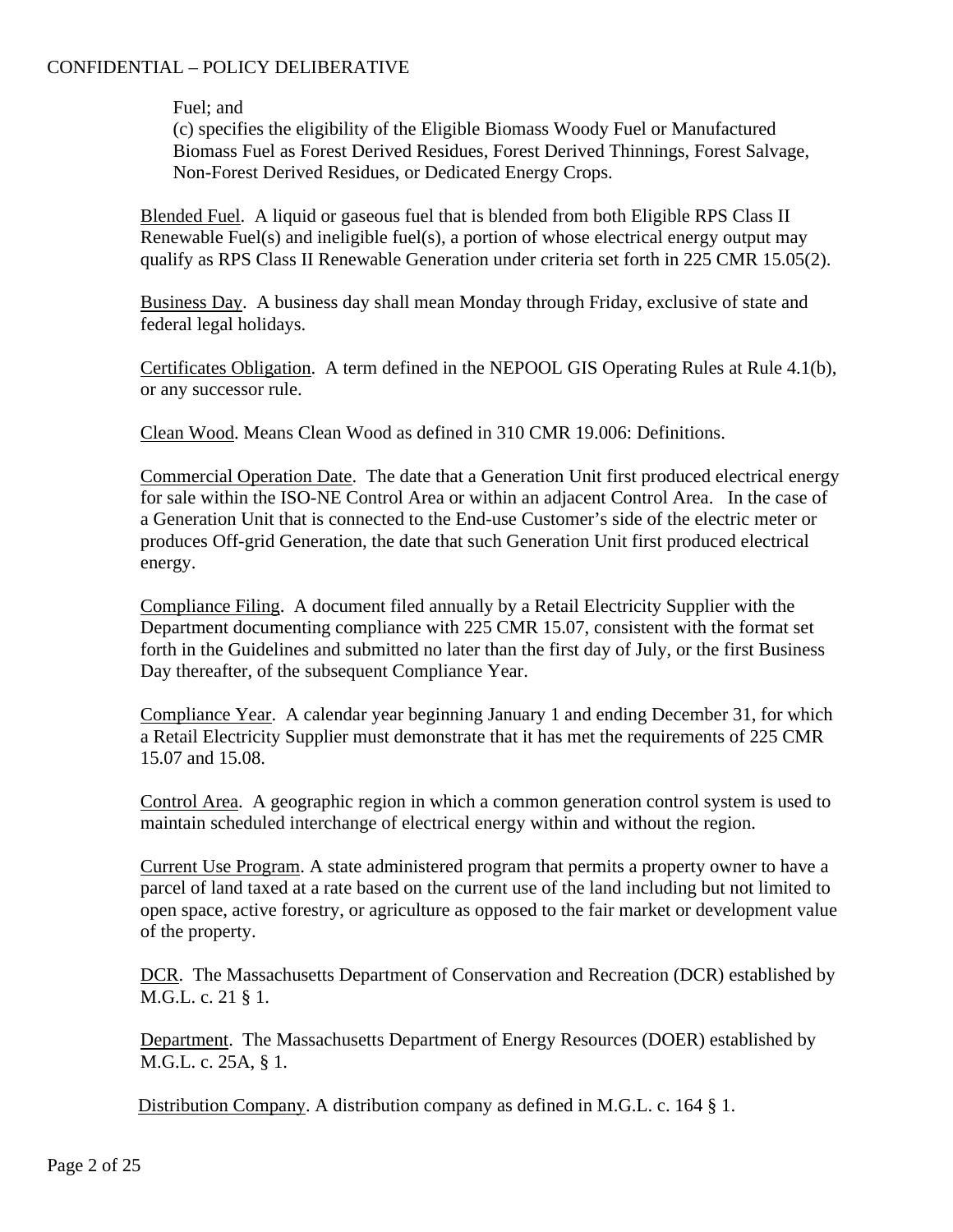Eligible Biogas Fuel. A gaseous fuel that is produced by the contemporaneous bacterial decomposition or thermal gasification of Eligible Biomass Fuel. Eligible Biogas Fuel does not include natural gas, but does include renewable natural gas, which is Eligible Biogas Fuel upgraded to a quality similar to natural gas.

Eligible Biomass Fuel. Fuel sources consisting of the following:

- (a) Eligible Biomass Woody Fuel;
- (b) Manufactured Biomass Fuel;
- (c) Eligible Biomass Fuel;
- (d) by-products or waste from animals or agricultural crops;
- (e) food or vegetative material;
- (f) algae;
- (g) organic refuse-derived fuel; and
- (h) Eligible Liquid Biofuel.

Eligible Biomass Woody Fuel. Woody fuels that are derived from the following sources, consistent with the requirements of 225 CMR 15.05(5):

# (a) Forest Derived Residues:

- 1. Tops, crooks, and other portions of trees produced as a byproduct, and trees collaterally damaged, during the normal course of harvesting material, such as timber, pulpwood, or cordwood in the implementation of a silvicultural prescription as administered by a licensed or certified forester as prescribed in the Department's *Guideline on Eligible Biomass Fuel for Renewable Generation Units*.
- 2. Trees and portions of trees harvested for the purposed of the restoration and management of habitat for rare & endangered species as listed by the Massachusetts Division of Fisheries and Wildlife. Qualifying harvest areas must be approved by the Massachusetts Division of Fisheries and Wildlife Natural Heritage Program.
- 3. Other woody vegetation that interferes with regeneration or the natural growth of the forest, limited to locally invasive native species and non-native invasive woody vegetation.
- (b) Forest Derived Thinnings:
	- 1. Unacceptable growing stock which is defined as trees considered structurally weak or have low vigor and do not have the potential to eventually yield an eight foot sawlog or survive for at least the next ten years.
	- 2. Trees removed during thinning operations, the purpose of which is to reduce stand density and enhance diameter growth and volume of the residual stand.
- (c) Forest Salvage:
	- 1. Damaged, dying, or dead trees removed due to injurious agents, such as wind or ice storms or the spread of invasive epidemic forest pathogens, insects, and diseases or other epidemic biological risks to the forest, but not removed due to competition. Such eligible trees may be removed without limitation for biomass fuel, only if the injurious agent is a threat to forest health or risk to private or public resources, and if the United States Department of Agriculture Animal and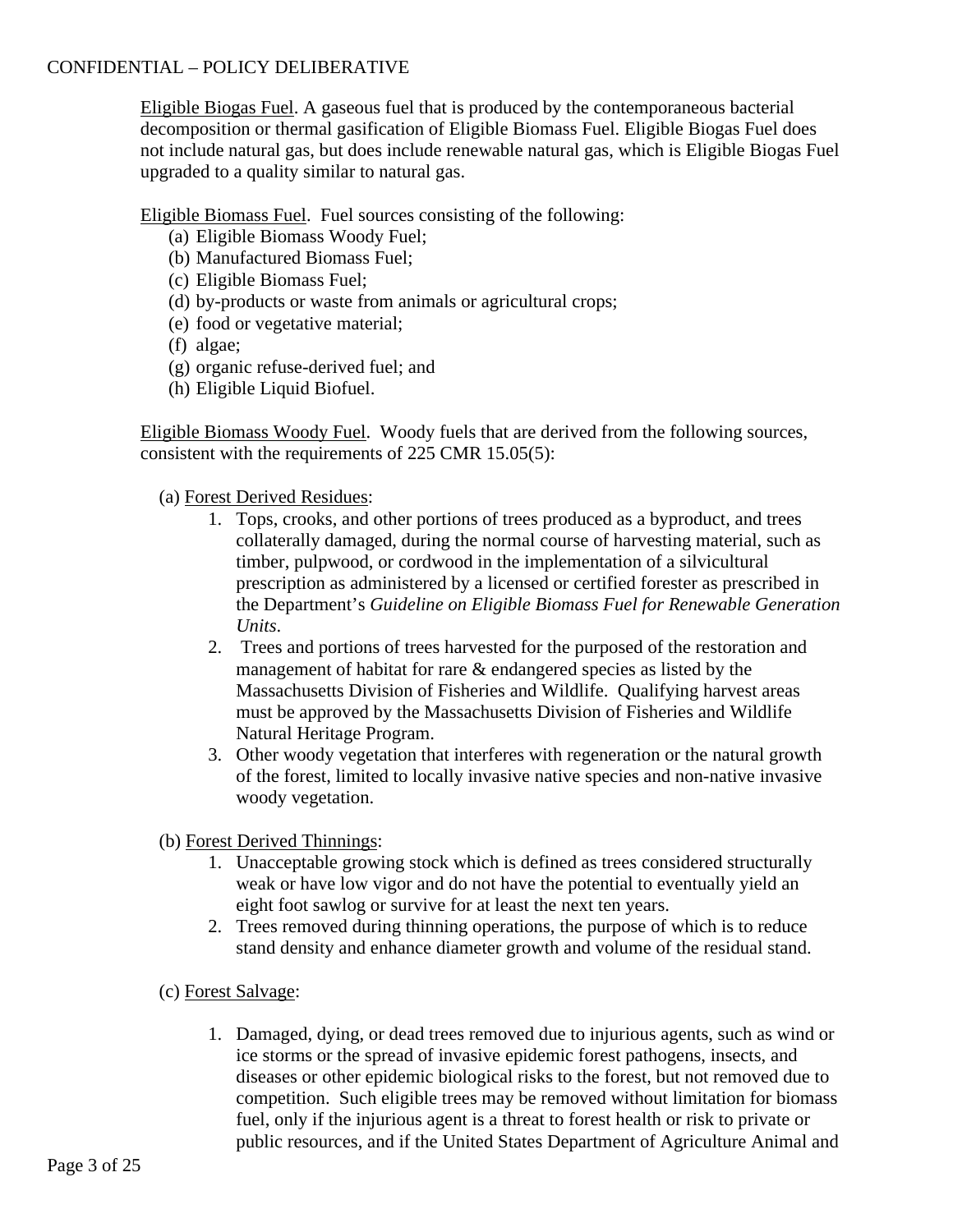Plant Health Inspection Service, the United States Department of Agriculture Forest Service, or appropriate federal or state governmental agency has issued a declaration, rule, or order declaring a major threat to forest health or risk to private or public resources, or if they are harvested through a DCR approved cutting plan.

- 2. Trees removed to reduce fire hazard within fire-adapted forest ecosystems, as certified by a letter to the Department from the state agency responsible for forestry in consultation with the appropriate environmental state agencies.
- (d) Non-Forest Derived Residues:
	- 1. Primary forest products industry: Residues derived from wood products manufacturing consisting of Clean Wood.
	- 2. Land use change agricultural: Trees cut or otherwise removed in the process of converting forest land to agricultural usage, either for new or restored farm land.
	- 3. Wood waste: Post-consumer wood products from Clean Wood; pruned branches, stumps, and whole trees removed during the normal course of maintenance of public or private roads, highways, driveways, utility lines, rights of way, and parks.
	- 4. Agricultural wood waste. Pruned branches, stumps, and whole trees resulting from maintenance activities directly related to the production of an agricultural product that is not Clean Wood.

Eligible Liquid Biofuel. A liquid fuel that is derived from organic waste feedstock and meets the standards for advanced biofuels under the Environmental Protection Agency's Renewable Fuel Standard (RFS2) program. Organic waste feedstocks shall include, but not be limited to, waste vegetable oils, waste animal fats, or grease trap waster. Eligible Liquid Biofuel shall not include petroleum-based waster or Hazardous Waste as defined in 310 CMR 40.0006: *Terminology, Definitions, and Acronyms*, unless otherwise determined by the Department in consultation with MassDEP.

Eligible RPS Class II Renewable Fuel. An Eligible Biomass Fuel, municipal solid waste, hydrogen derived from such fuels or hydrogen derived from water using the electrical output of a Renewable Generation Unit, but not hydrogen derived using RPS Class I or Class II Renewable Generation if the RPS Class I or Class II Renewable Generation Attributes of such Generation are sold, retired, claimed, used or represented as part of electrical energy output or sales, or used to satisfy regulatory obligations in any jurisdictions, and not hydrogen derived directly or indirectly from ineligible fuels.

End-use Customer. A person or entity in Massachusetts that purchases electrical energy at retail from a Retail Electricity Supplier, except that a Generation Unit taking station service at wholesale from ISO-NE or self-supplying from its owner's other generating stations, shall not be considered an End-use Customer.

Generation Attribute. A non-price characteristic of the electrical energy output of a Generation Unit including, but not limited to, the Generation Unit's fuel type, emissions,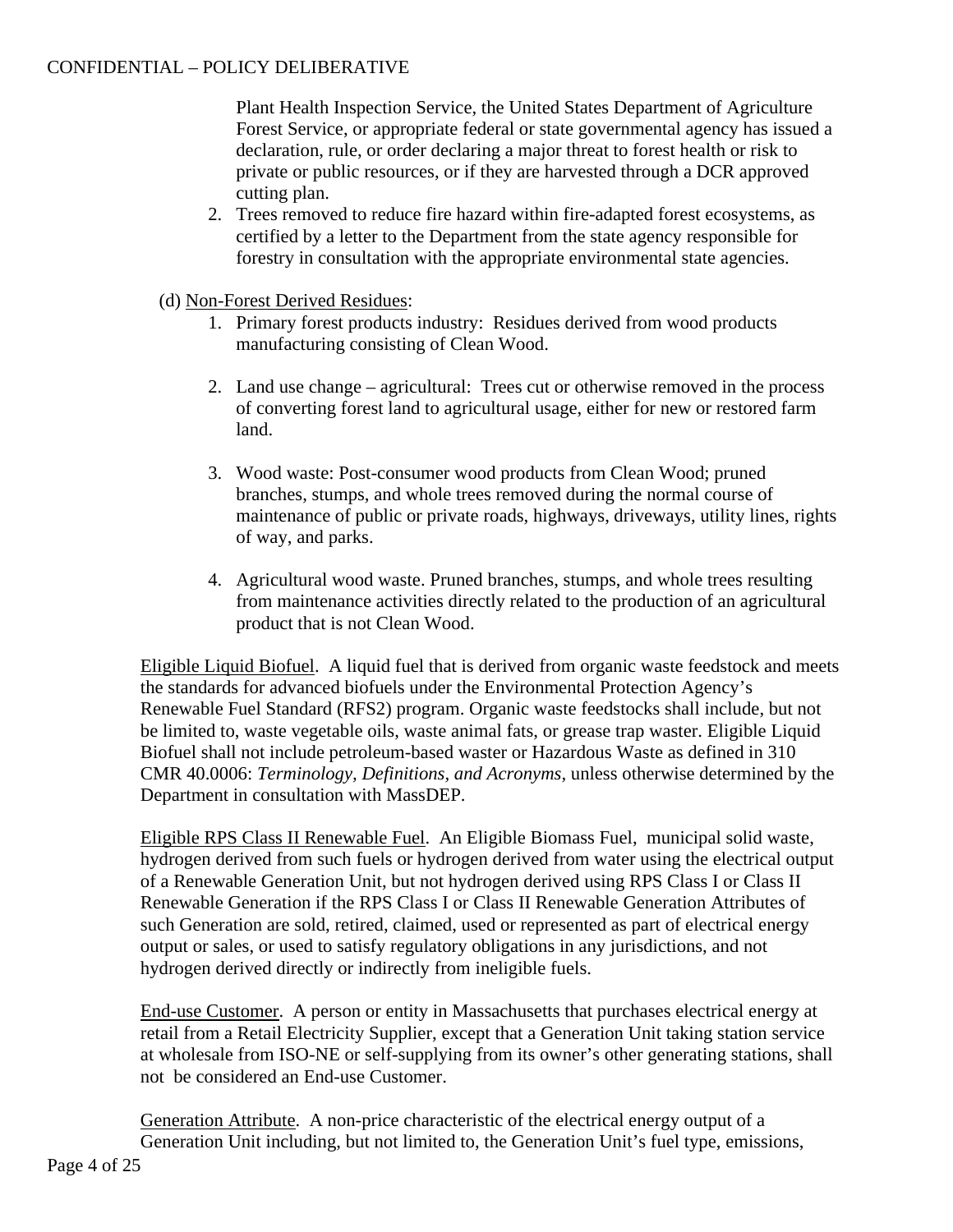vintage and RPS eligibility.

Generation Unit. A facility that converts a fuel or an energy resource into electrical energy.

Geothermal Energy. Heat energy stored in the Earth's crust that can be accessed for electric power generation.

GIS Certificate. An electronic record produced by the NEPOOL GIS that identifies Generation Attributes of each MWh accounted for in the NEPOOL GIS.

Guidelines. A set of clarifications, interpretations, and procedures, including forms, developed by the Department to assist in compliance with the requirements of 225 CMR 15.00. The Department may issue new or revised Guidelines from time to time. Each Guideline shall be effective on its date of issuance or on such date as is specified therein, except as otherwise provided in 225 CMR 15.00.

Hydroelectric Energy. Electrical energy from a Generation Unit that uses flowing freshwater as the primary energy resource, with or without a dam structure or other means of regulating water flow, and that is not located at a facility that uses mechanical or electrical energy to pump water into a storage facility.

Impacted Watershed. All water bodies or areas of land hydrologically connected to a hydroelectric facility, whether located upstream or downstream, which may experience any alteration of their physical, biological, or ecological characteristics as a result of the operation or increased capacity expansion of a Generation Unit.

ISO-NE. ISO New England Inc., the independent system operator for New England, the regional transmission organization for most of New England, which is authorized by the Federal Energy Regulatory Commission (FERC) to exercise for the New England Control Area the functions required pursuant to the FERC's Order No. 2000, the FERC's corresponding regulations, and any successor FERC orders and regulations.

ISO-NE Settlement Market System. The ISO-NE's electronic database system into which all real-time load and generation data are entered and from which such data are provided to the NEPOOL GIS.

Low Impact Hydro Power Institute (LIHI). A non-profit  $501(c)(3)$  organization, whose stated purpose is to reduce the impacts of hydropower generation through the certification of hydropower projects that have avoided or reduced their environmental impacts pursuant to the Low Impact Hydropower Institute's criteria.

Manufactured Biomass Fuel. A biomass fuel that is prepared, other than by means of fuel drying, through a fuel processing facility that is separate from a Generation Unit and that utilizes Eligible Biomass Woody Fuel for production. Examples include, but are not limited to, the mechanical production of wood pellets or bio-dust, and the refinement of bio-oil through pyrolysis.

Marine or Hydrokinetic Energy. Electrical energy derived from waves, tides and currents in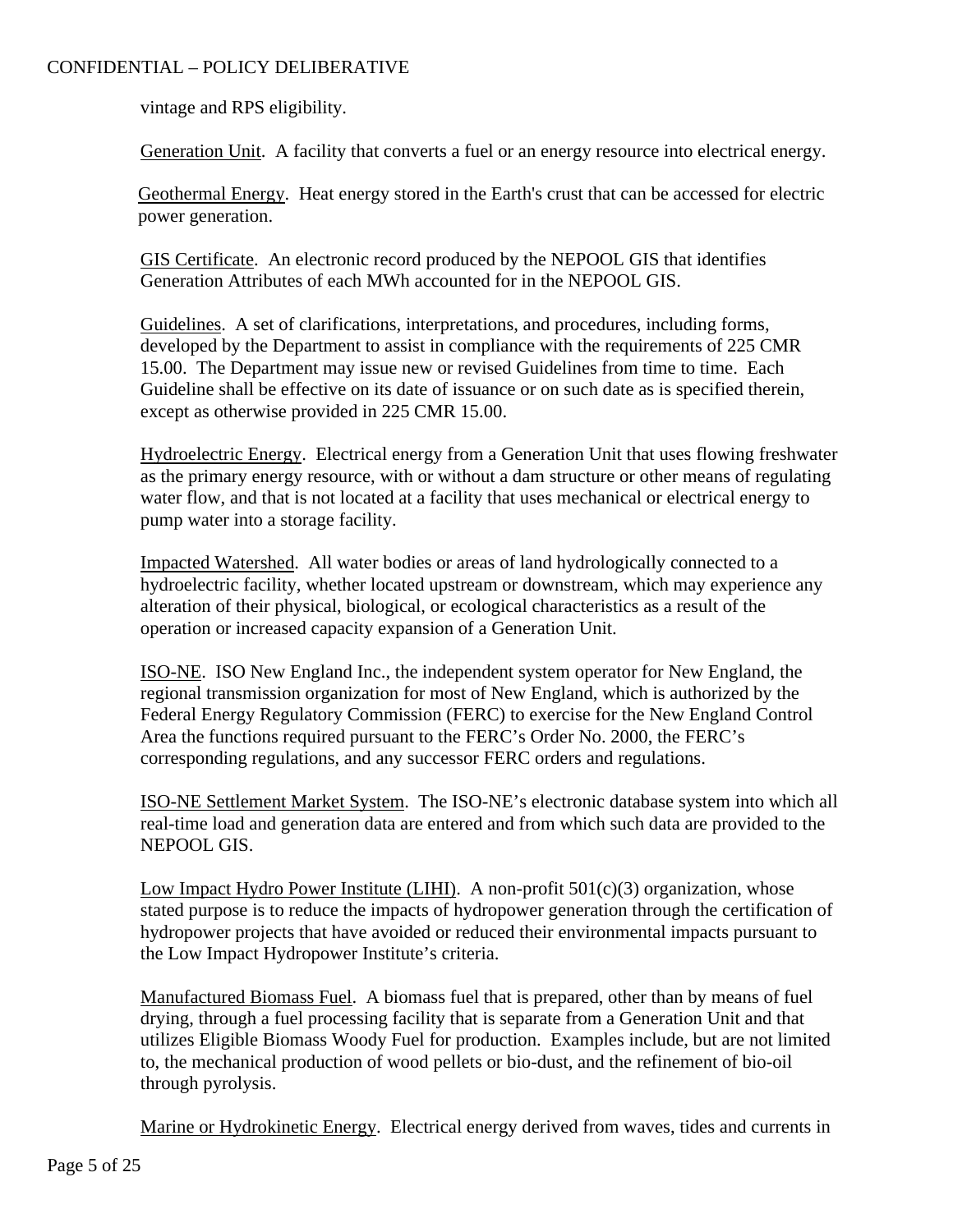oceans, estuaries and tidal areas; free-flowing water in rivers, lakes, streams, and humanmade channels, provided that such water is not diverted, impounded, or dammed; or differentials in ocean temperature, called ocean thermal energy conversion.

Massachusetts Clean Energy Technology Center (MassCEC). The center established in M.G.L. c. 23J, § 2.

MassDEP. The Massachusetts Department of Environmental Protection established by M.G.L. c. 21A, § 7.

Megawatt-hour (MWh). A unit of electrical energy or work equivalent to one million watts of power operating for one hour, or, for the purpose of thermal energy, a unit of energy equal to 3,412,000 British Thermal Units (Btu).

Merchantable Bio-products. Products that are refined from a biomass fuel by a bio-refinery project in which the Generation Unit is integral. Products include but are not limited to merchantable chemicals such as additives, lubricants, or specialty chemicals, and other products which can be permanently sequestered for carbon reductions.

NEPOOL GIS. The NEPOOL Generation Information System, which includes a generation information database and certificate system, operated by the New England Power Pool (NEPOOL), its designee or successor entity, that accounts for Generation Attributes of electrical energy consumed within, imported into, or exported from the ISO-NE Control Area.

Off-grid Generation. The electrical energy produced by a Generation Unit that is not connected to a utility transmission or distribution system.

Operator. Any person or entity who has charge or control of a Generation Unit subject to 225 CMR 15.00, including without limitation a duly authorized agent or lessee of the Owner, or a duly authorized independent contractor.

Owner. Any person or entity who, alone or in conjunction with others, has legal ownership, a leasehold interest, or effective control over the real property or property interest upon which a Generation Unit is located, or the airspace above said real property, including without limitation a duly authorized agent of the Owner. For the purposes of 225 CMR 15.02, Owner does not mean a person or entity holding legal title or security interest solely for the purpose of providing financing.

Relevant Hydroelectric Agency. A federal, state or provincial agency with oversight over fish and wildlife, water quality, river flows, fish passage and protection, mitigation and enhancement opportunities, related to a hydroelectric facility located in the Impacted Watershed or that impacts downstream or upstream passage of fish and wildlife.

Renewable Generation. The electrical energy output of a Renewable Generation Unit.

Renewable Generation Attribute. The Generation Attribute of the electrical energy output of a specific Generation Unit that derives from the Generation Unit's production of Renewable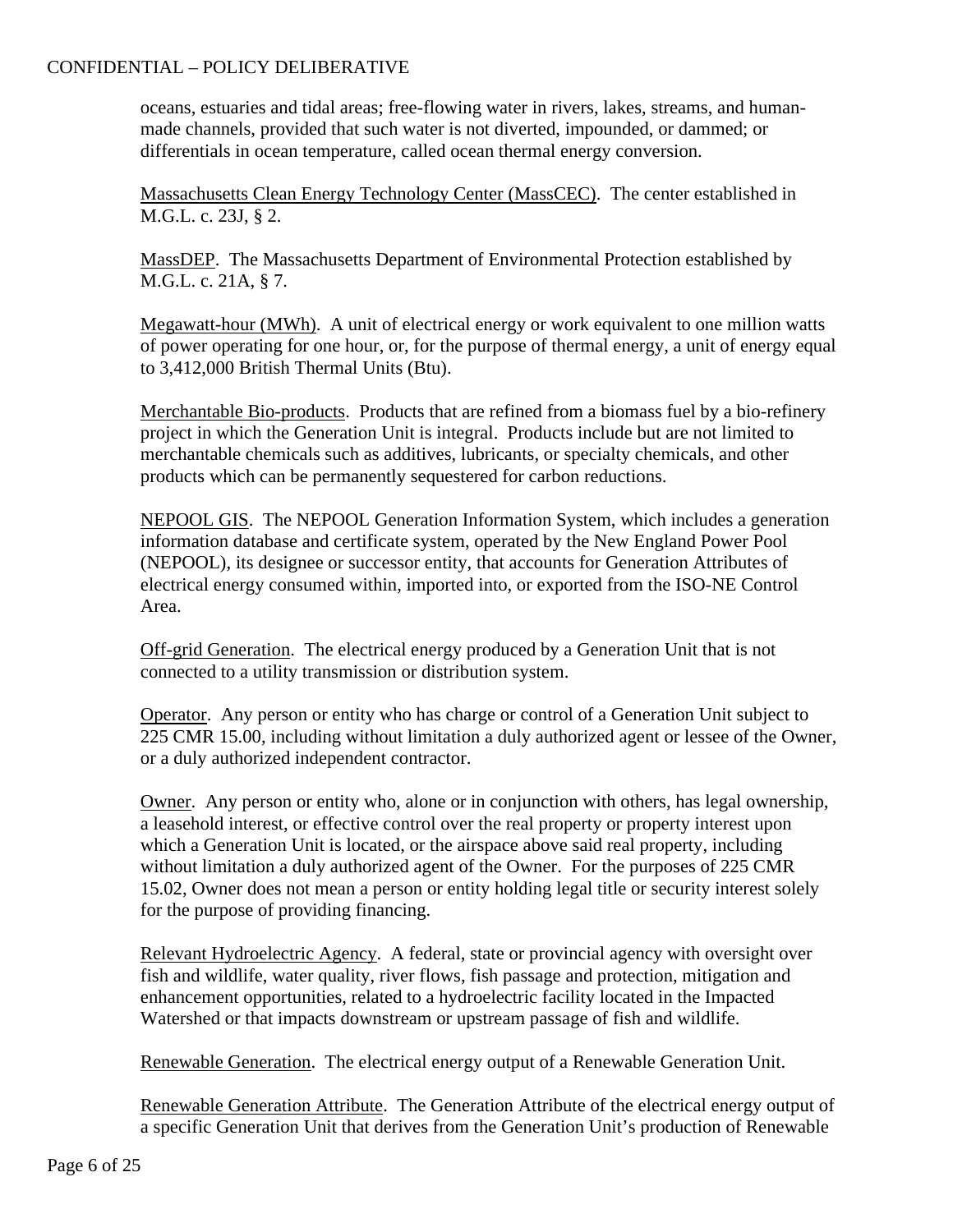Generation.

Renewable Generation Unit. A Generation Unit that uses an Eligible RPS Class II Renewable Fuel, Hydroelectric Energy, waste-to-energy that is a component of conventional municipal solid waste plant technology in commercial use, or any of the fuels, energy resources or technologies set forth in 225 CMR 15.04(1)(a).

Retail Electricity Product. An electrical energy offering that is distinguished by its Generation Attributes and that is offered for sale by a Retail Electricity Supplier to End-use Customers.

Retail Electricity Supplier. A person or entity that sells electrical energy to End-use Customers in Massachusetts, including but not limited to electric utility Distribution Companies supplying basic service or any successor service to End-use Customers. A Municipal Lighting Plant shall be considered a Retail Electricity Supplier; however, it shall be exempt from the obligations of a Retail Electricity Supplier under 225 CMR 15.00 so long as and insofar as it is exempt from the requirements to allow competitive choice of generation supply pursuant to M.G.L. c. 164, § 47A.

RPS Class II Renewable Generation. The electrical energy output of an RPS Class II Renewable Generation Unit, or that portion of the electrical energy output of an RPS Class II Generation Unit that qualifies under

- (a) a Co-firing and Blended Fuel Waiver, pursuant to 225 CMR 15.05(2);
- (b) the Special Provisions for a Generation Unit Located in a Control Area Adjacent to
- the ISO-NE Control Area, pursuant to 225 CMR 15.05(3); or
- (c) any other applicable provision of 225 CMR 15.00.

RPS Class II Renewable Generation Attribute. The Generation Attribute of the electrical energy output of a specific RPS Class II Generation Unit that derives from the Generation Unit's production of RPS Class II Renewable Generation, excluding Attributes derived from the production of Waste Energy.

RPS Class II Renewable Generation Unit. A Generation Unit or Aggregation that has received an RPS Class II Statement of Qualification from the Department.

RPS Class II Waste Energy Generation Attribute. The Generation Attribute of the electrical energy output of a specific Waste Energy Generation Unit that derives from the Generation Unit's production of Waste Energy.

Statement of Qualification (SQ). A written document from the Department that qualifies a Generation Unit or Aggregation as an RPS Class II Qualified Generation Unit, or that qualifies a portion of the annual electrical energy output of a Generation Unit or Aggregation as RPS Class II Renewable Generation.

Sustainable Forestry Management. Practicing a land stewardship ethic that integrates the reforestation, managing, growing, nurturing, and harvesting of trees for useful products with the conservation of soil, air and water quality, wildlife and fish habitat, and aesthetics and the stewardship and use of forests and forest lands in a way, and a rate, that maintains their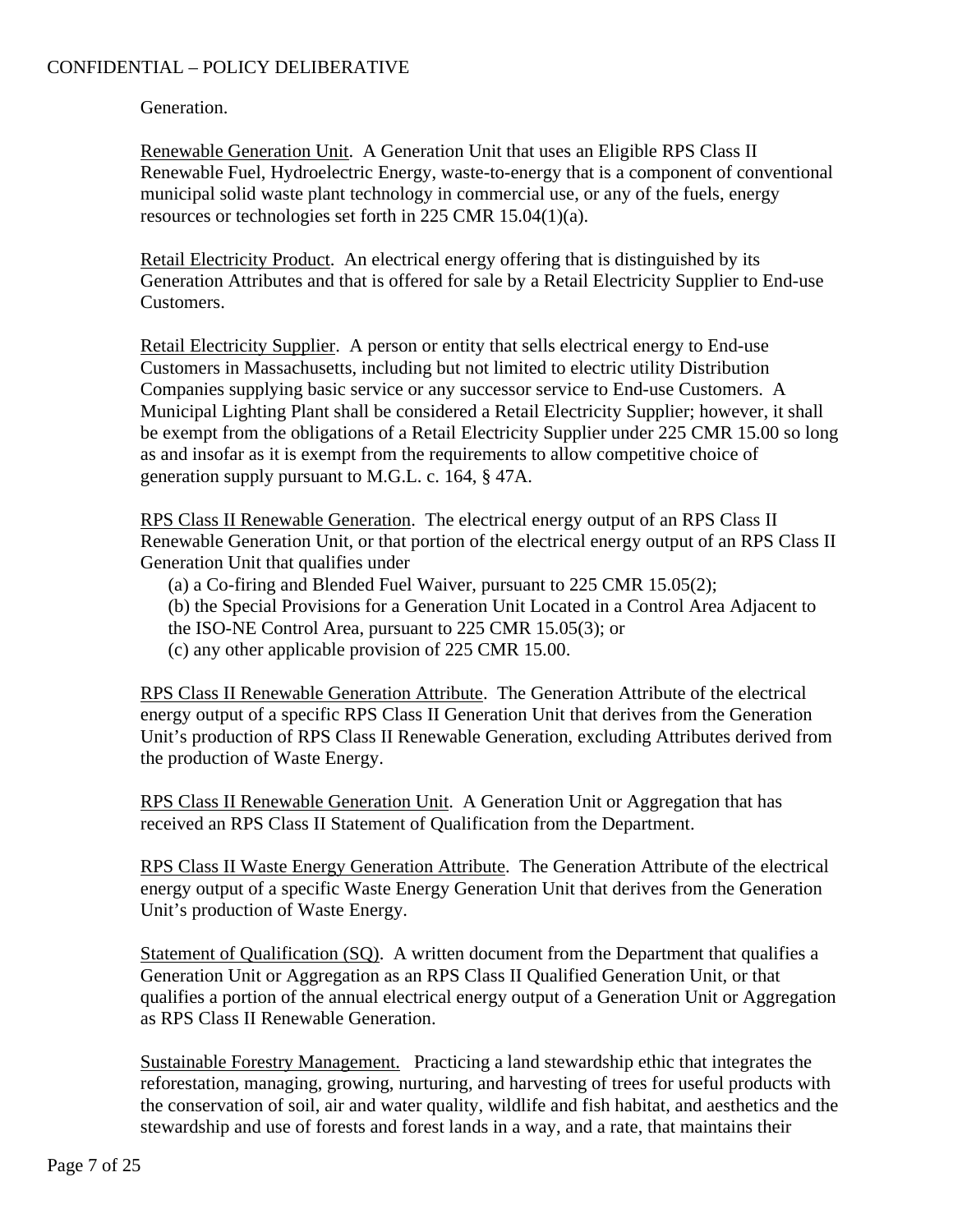biodiversity, productivity, regeneration capacity, vitality, and potential to fulfill, now and in the future, relevant ecological, economic, and social functions at local, national, and global levels, and that does not cause damage to other ecosystems. Criteria for sustainable forestry include:

- (a) conservation of biological diversity;
- (b) maintenance of productive capacity of forest ecosystems;
- (c) maintenance of forest ecosystem health and vitality;
- (d) conservation and maintenance of soil and water resources;
- (e) maintenance of forest contributions to global carbon cycles;

(f) maintenance and enhancement of long-term multiple socioeconomic benefits to meet the needs of societies; and

(g) a legal, institutional, and economic framework for forest conservation and sustainable management.

Useful Thermal Energy. Energy in the form of direct heat, steam, hot water, or other thermal form that is used in production and beneficial measures for heating, cooling, humidity control, process use, or other valid thermal end use energy requirements, for which fuel or electricity would otherwise be consumed. Thermal energy used to produce a dried or refined biomass fuel shall not be considered Useful Thermal Energy if the biomass fuel produced is used to fuel the Generation Unit that dried or refined the biomass fuel.

Valid Air Permit. Within the United States, a current and effective authorization, license, certificate, or like approval to construct and/or operate a source of air pollution, issued or required by the regulatory agency designated in the applicable State Implementation Plan to issue permits under the Clean Air Act, 42 U.S.C. §§ 7401, *et seq*. In jurisdictions outside of the United States, it shall be a document demonstrating an equivalent authorization.

Waste Energy. Electrical energy generated from the combustion of municipal solid waste.

Waste Energy Generation Unit. A Generation Unit that utilizes conventional municipal solid waste plant technology in commercial use to generate Waste Energy.

#### 15.03: Administration

225 CMR 15.00 shall be administered by the Department.

#### 15.04: Applicability

225 CMR 15.00 applies to Retail Electricity Suppliers and to the Owners or Operators of RPS Class II Generation Units.

### 15.05: Eligibility Criteria for RPS Class II Generation Units

(1) Eligibility Criteria. A Generation Unit may qualify as an RPS Class II Generation Unit subject to the limitations in 225 CMR 15.05.

(a) Fuels, Energy Resources and Technologies. The Generation Unit shall use one or more of the fuels, energy resources and/or technologies listed in 225 CMR 15.05(1)(a)1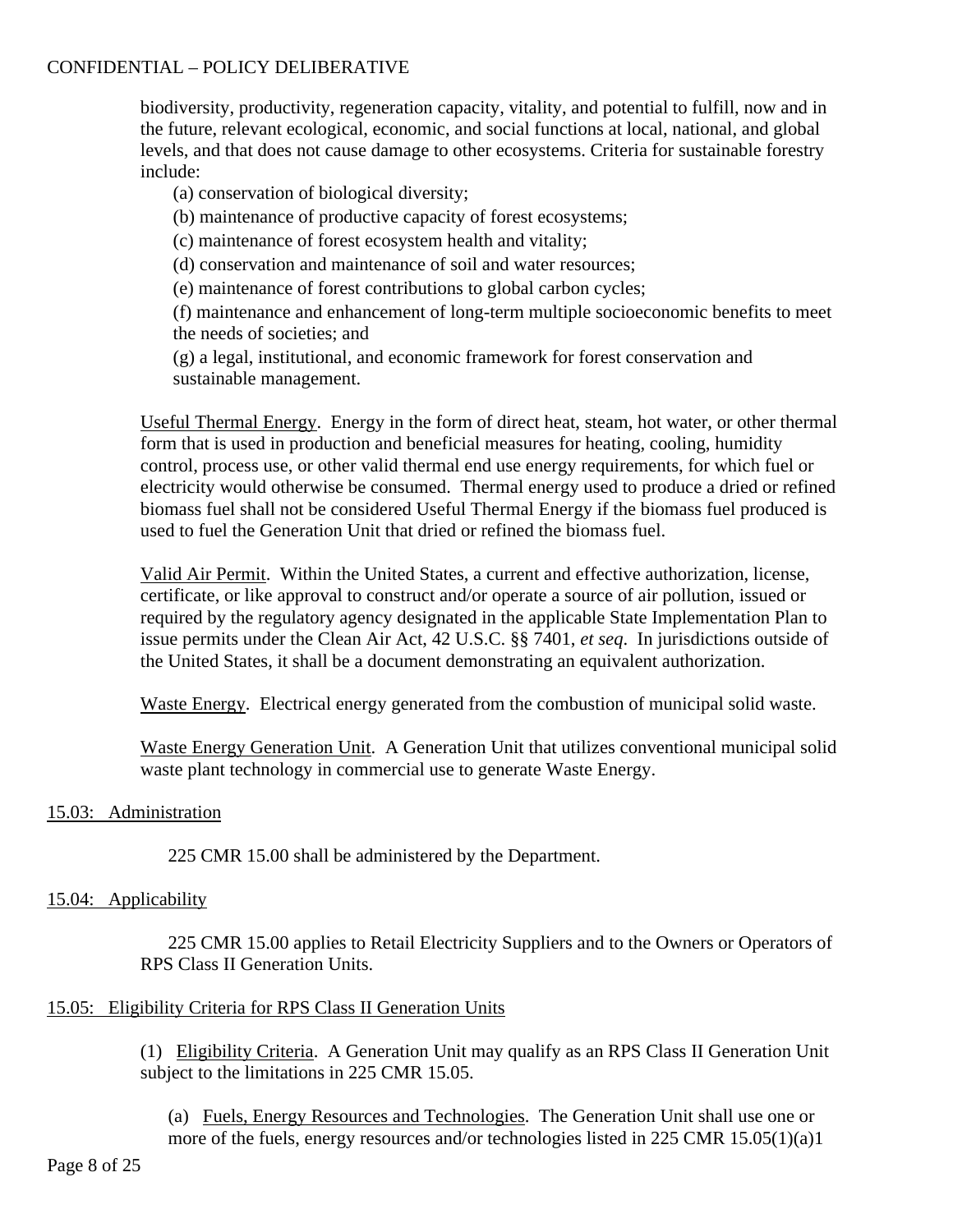through 10.

- 1. Solar photovoltaic or solar thermal electric energy.
- 2. Wind energy.
- 3. Ocean thermal, wave or tidal energy.
- 4. Fuel cells using an Eligible RPS Class II Renewable Fuel.

5. Landfill methane gas, provided that such gas is collected and conveyed directly to the Generation Unit without use of facilities used as common carriers of natural gas.

6. Hydroelectric. A Generation Unit that uses Hydroelectric Energy may qualify as an RPS Class II Generation Unit, subject to the limitations in 225 CMR 15.05(1)(a)6.

a. The Generation Unit has a nameplate capacity up to 7.5 megawatts.

b. The Generation Unit does not involve any dam or water diversion structure constructed after December 31, 1997, or pumped storage of water.

c. The Generation Unit does not generate Marine or Hydrokinetic Energy.

d. The Generation Unit meets appropriate and site-specific standards that address adequate and healthy river flows, water quality standards, fish passage and protection measures and mitigation and enhancement opportunities in the Impacted Watershed, as determined by the Department in consultation with Relevant Hydroelectric Agencies. The Generation Unit shall demonstrate compliance with such standards by submitting the documentation required in either 225 CMR 15.05(1)(a)6.d.i or ii.

i. LIHI Certification of the Generation Unit; except that in either of the two circumstances provided in 225 CMR 15.05(1)(a)6.d.i, the Department may request further information from the applicant and the Relevant Hydroelectric Agencies as part of its review of the applicant's Statement of Qualification Application. The Department shall notify the applicant of any such input from a Relevant Hydroelectric Agency not later than 30 days after receiving such input and shall provide the applicant an opportunity to respond to the Department not later than 30 days after the applicant's receipt of such notice from the Department.

(i) If a Relevant Hydroelectric Agency identified an environmental concern and a proposed remedy to LIHI during the LIHI certification process, and such concern was not addressed in the LIHI certification to the satisfaction of the Agency, and the Agency consulted with the Owner or Operator of the Generation Unit; or

(ii) If, between issuance of the LIHI certification and the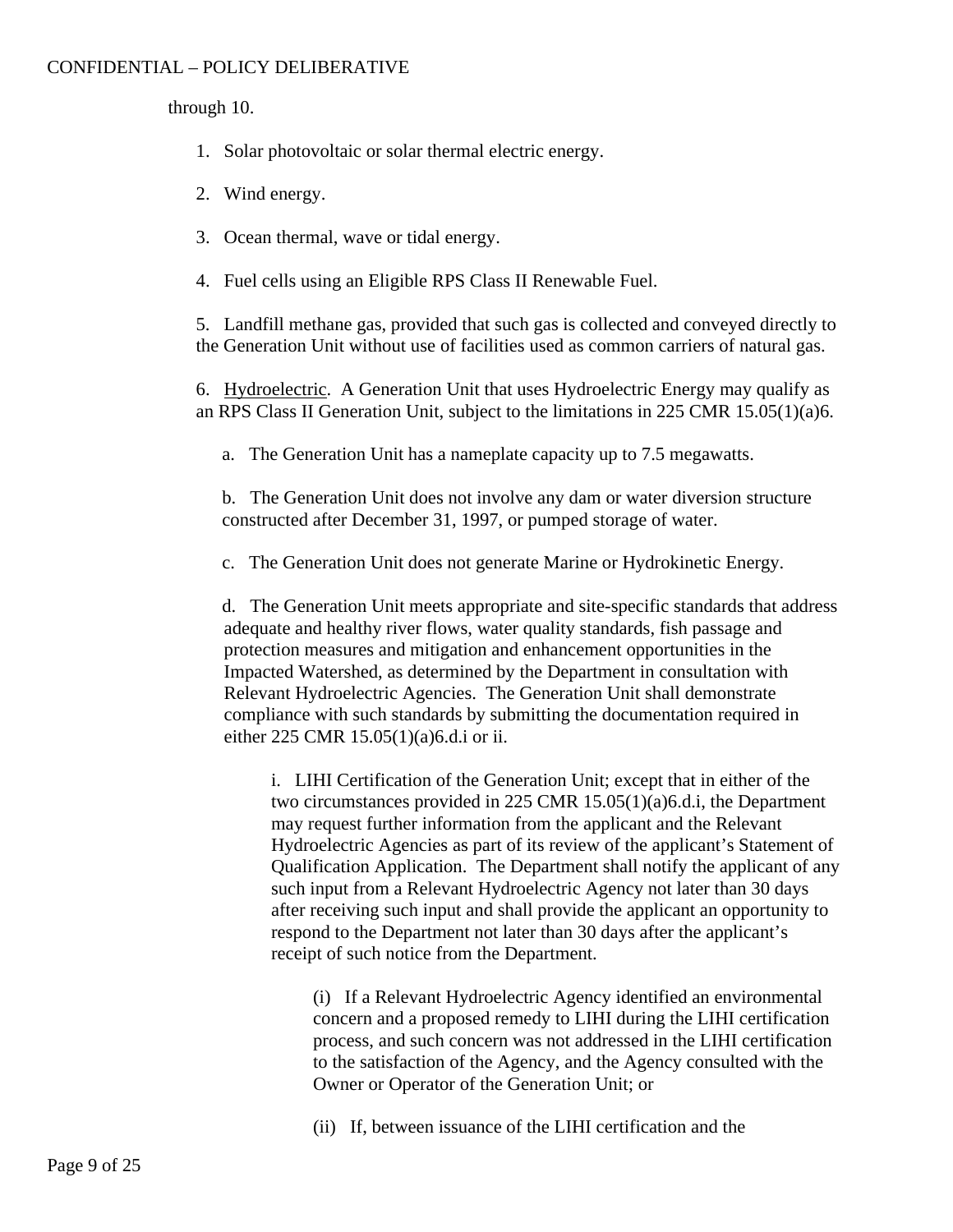Department's determination of the Generation Unit's eligibility, a Relevant Hydroelectric Agency submits to the Department evidence of a significant environmental problem not previously known by such Agency, after consulting with the Owner or Operator of the Generation Unit.

ii. A denial of certification from LIHI specifying the reasons the certification was denied and the applicant's proposed rationale for why the project should nevertheless receive a Statement of Qualification. In this instance, the Department shall notify and seek input from the Relevant Hydroelectric Agencies, which shall have 30 days from the date of their receipt of such notification to provide feedback to the Department. The Owner or Operator of the Generation Unit shall be notified of any such input and shall have 30 days from receipt of such notice to respond to the satisfaction of the Department as to why its Statement of Qualification Application should be approved. The Department thereafter shall make finding of whether the Generation Unit meets appropriate environmental safeguards despite the lack of LIHI certification.

e. The Owner or Operator of the Generation Unit must serve notice to all Relevant Hydroelectric Agencies of its application for LIHI certification. The Owner or Operator of the Generation Unit also must serve notice to all Relevant Hydroelectric Agencies, and provide opportunity for comment within 30 days of such notice, with regard to its submission of a Statement of Qualification Application. Notice of such service must be provided to the Department.

f. If LIHI fails to act to certify or deny certification within 180 days from the date of submission of the Generation Unit's application to LIHI, the Owner or Operator shall file notice of such event with the Department. The Department shall review the federal, state or provincial permits for the Generation Unit and any submissions to LIHI by Relevant Hydroelectric Agencies, and shall make a final determination as to whether the Generation Unit meets environmental standards specified in 225 CMR 15.05(1)(a)6.d.

g. If LIHI is unable to review for certification a Generation Unit that is located in a Control Area adjacent to the ISO-NE Control Area and outside the United States of America, the Owner or Operator of such Generation Unit may petition the Department for certification using the LIHI standards by an independent third party acceptable to the Department.

7. Waste to Energy. A Generation Unit that uses Waste Energy may qualify as an RPS Class II Generation Unit subject to the following limitations:

a. Has received approval from the MassDEP of the Unit's participation in or operation of an authorized recycling program;

b. Maintains participation in or operation of such recycling program and confirms this maintenance by submitting an annual report to the Department and MassDEP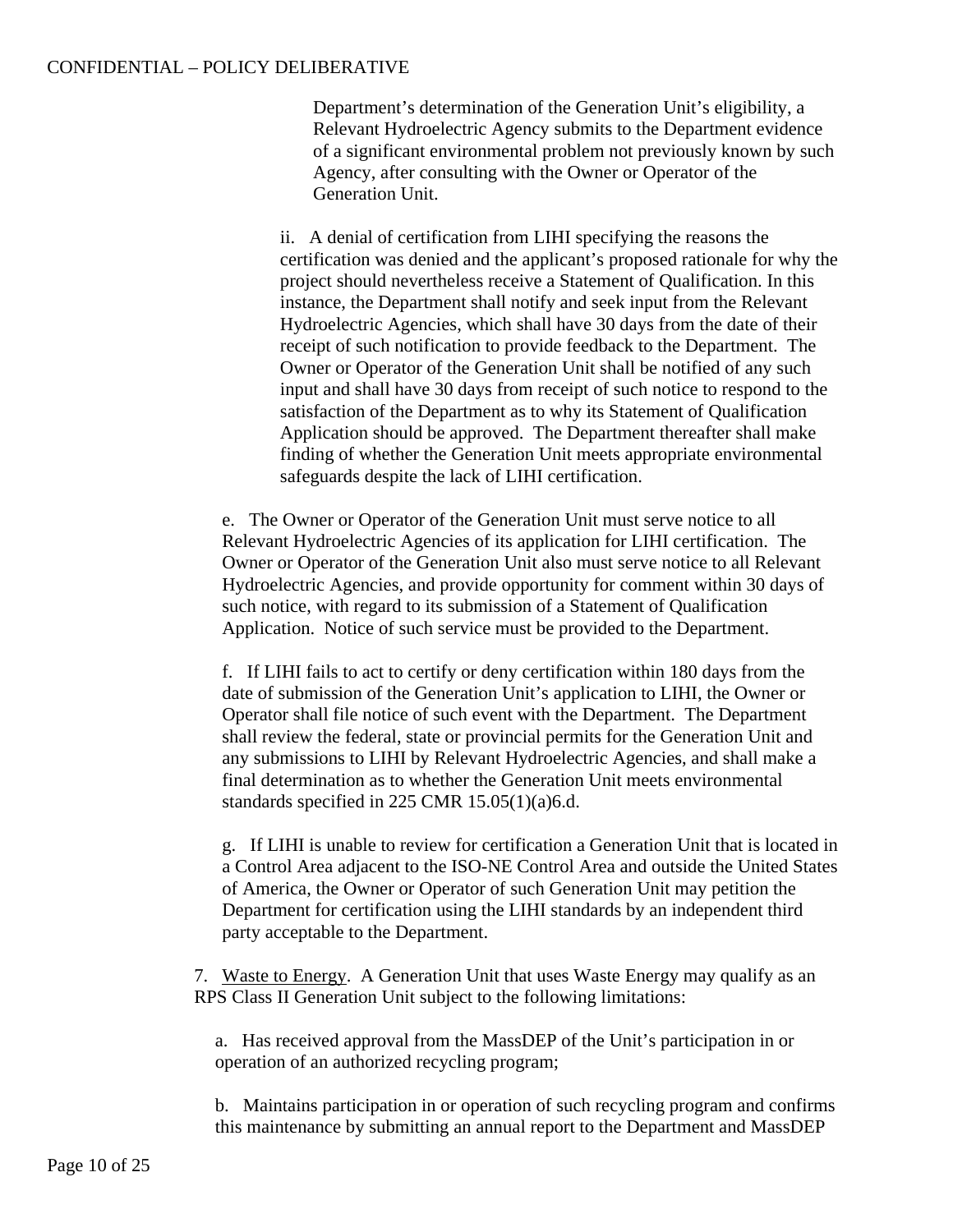of its compliance;

c. Complies with the applicable requirements of 310 CMR 7.08(2): *Municipal Waste Combustors*;

d. Complies with the applicable requirements of 310 CMR 19.000: *Solid Waste Management*.

8. Low-emission, biomass power conversion technologies using an Eligible Biomass Fuel. A Generation Unit may qualify as an RPS Class II Generation Unit, provided it uses an Eligible Biomass Fuel, subject to the limitations in 225 CMR 15.05(1)(a)8.

a. A Generation Unit utilizing an Eligible Biomass Fuel, that is required to obtain an air permit in its jurisdiction, must possess a Valid Air Permit.

b. The Department shall set forth in Guidelines low-emission eligibility criteria which will become effective on their date of issuance. Any emission eligibility criteria in subsequently revised regulations or Guidelines shall become effective 12 months from their date of issuance. A Generation Unit utilizing an Eligible Biomass Fuel that is not a solid fuel, such as Eligible Liquid Biofuel, or does not use a steam boiler, shall follow the low-emission eligibility criteria process described in the Departments' *Guideline on Eligible Biomass Fuel for Renewable Generation Units*. In the case of a Generation Unit for whose size, type, or fuel the Department's Guidelines do not provide applicable emission limits, the Department will determine appropriate limits in consultation with the MassDEP.

c. A Generation Unit utilizing an Eligible Biomass Woody Fuel or Manufactured Biomass Fuel that has 5% or more of its fuel sourced from Forest Derived Residues, Forest Derived Thinnings and Forest Salvage must achieve an overall efficiency of at least 60% on a quarterly basis. A Generation Unit utilizing an Eligible Biomass Woody Fuel or Manufactured Biomass Fuel that has over 95% or more of its fuel sourced from Non-Forest Derived Residues on a quarterly basis shall have no applicable overall efficiency requirement. The procedure for calculating whether the Generation Unit meets the 60% overall efficiency requirement can be found in the Department's *Guideline on Overall Efficiency and Greenhouse Gas Analysis.*

d. A Generation Unit utilizing an Eligible Biogas Fuel, Eligible Biomass Woody Fuel, Eligible Liquid Biofuel or Manufactured Biomass Fuel shall reduce lifecycle greenhouse gas emissions, over a 20-year lifecycle, by at least 50% compared to the operation of a new combined cycle natural gas electric generating facility using the most efficient commercially available technology as of the date of the Statement of Qualification Application for the portion of electricity delivered by the Generation Unit and, if applicable, the operation of the fossil fuel fired thermal energy unit being displaced, or in the case of new Useful Thermal Energy, a gasfired thermal energy unit using the most efficient commercially available technology as of the date of Statement of Qualification Application for the portion of the Useful Thermal Energy delivered by the Generation Unit. The procedure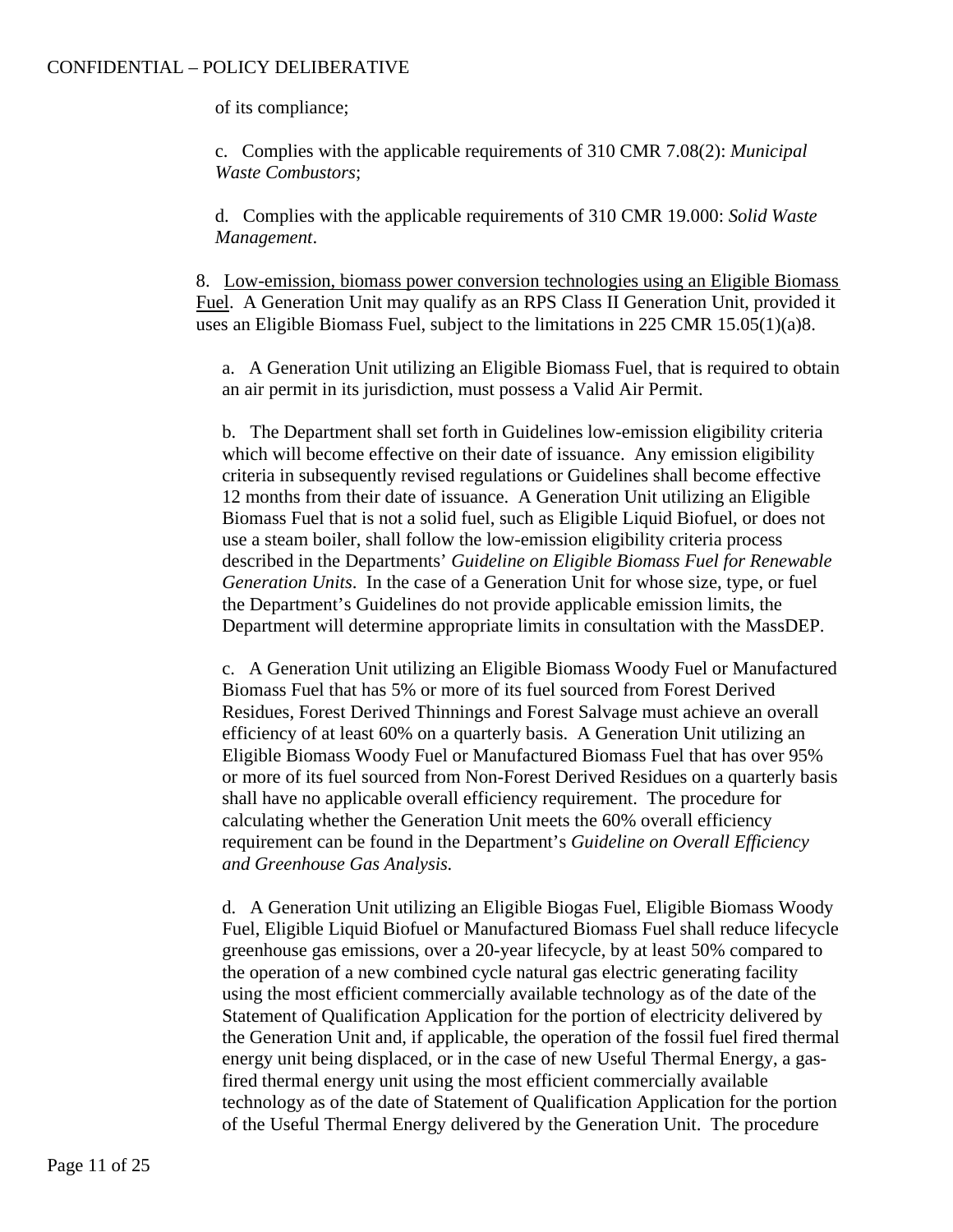for calculating whether a Generation Unit meets the 50% reduction can be found in the Department's *Guideline on Overall Efficiency and Greenhouse Gas Analysis*.

i. A Generation Unit that does not achieve a lifecycle greenhouse gas emissions reduction of at least 50% over a 20-year lifecycle in a particular calendar quarter of the Compliance Year, pursuant to 225 CMR 15.05(1)(a)8.d., shall not be eligible to report RPS Class II Renewable Generation Attributes to the NEPOOL GIS for that calendar quarter.

e. In the case of a Generation Unit that uses Eligible Biogas Fuel, the Eligible Biogas Fuel may be either conveyed directly to the Generation Unit without the use of facilities used as common carriers of natural gas, or transported to a Generation Unit within the ISO-NE Control Area or an adjacent Control Area via a common carrier of natural gas, in which instance the gas would be subject to the following provisions:

i. the gas is produced entirely within the ISO-NE Control Area or an adjacent Control Area; and

ii. documentation is provided, satisfactory to the Department, regarding the gas transportation and related contracts; and

iii. demonstration is provided, satisfactory to the Department, that the gas can be physically delivered to the Generation Unit.

- 9. Marine or Hydrokinetic Energy.
- 10. Geothermal Energy.

(b) Commercial Operation Date. The Commercial Operation Date shall be on or before December 31, 1997.

(c) Metering. The electrical energy output from a Generation Unit shall be verified by the ISO-NE or by an independent verification system or person participating in the NEPOOL GIS accounting system as an independent Third Party Meter Reader, as defined in Rule 2.5(j) of the NEPOOL GIS Operating Rules, or any successor rule, and approved by the Department.

(d) Location. The Generation Unit location is subject to the following limitations:

1. Off-grid Generation. If the Generation Unit produces Off-grid Generation, such Generation Unit must be located in Massachusetts.

2. Behind-the-meter Generation. If the Generation Unit is wired to the electrical system on the End-use Customer's side of a retail electric meter, such Generation Unit must be located inside the ISO-NE Control Area and have a nameplate capacity of 25 megawatts or less.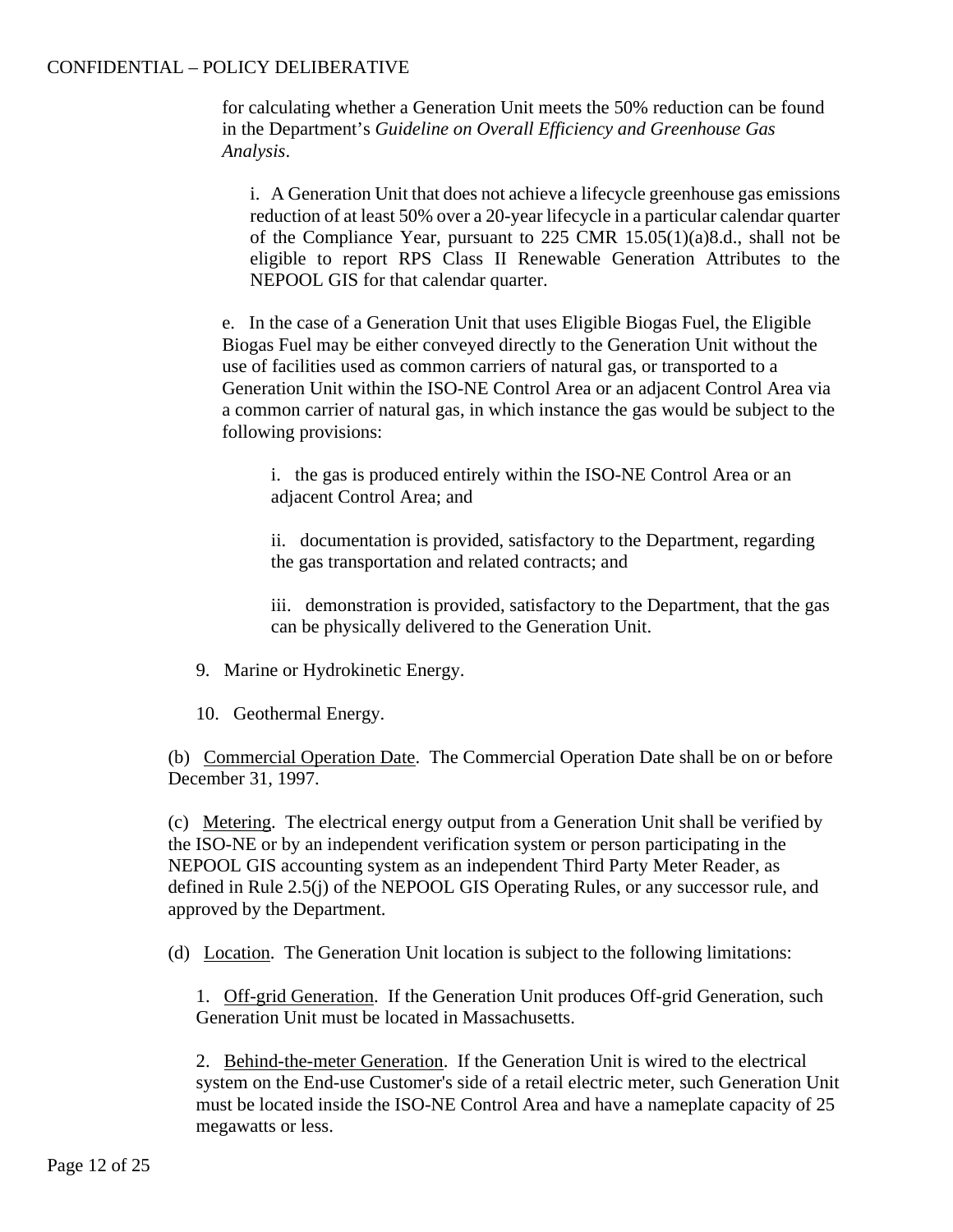(2) Co-Firing and Blended Fuel Waiver. All or a portion of the electrical energy output of a Generation Unit that uses ineligible fuel in conjunction with an Eligible RPS Class II Renewable Fuel, whether by co-firing such fuels or by using a Blended Fuel, may qualify as RPS Class II Renewable Generation provided the Generation Unit meets the eligibility requirements of 225 CMR 15.05, subject to the limitations in 225 CMR 15.05(2).

(a) The portion of the total electrical energy output that qualifies as RPS Class II Renewable Generation in a given time period shall be equal to the ratio of the net heat content of the Eligible RPS Class II Renewable Fuel consumed to the net heat content of all fuel consumed in that time period.

(b) If using a Blended Fuel of which the eligible portion is an Eligible Biomass Fuel or if co-firing an ineligible fuel with an Eligible Biomass Fuel, the entire Generation Unit must meet the requirements of an advanced biomass Power Conversion Technology as set forth in 225 CMR 15.05(1)(a)8.

(c) If using an Eligible Biomass Fuel, the Generation Unit must demonstrate to the satisfaction of the Department that the emission rates for the entire Generation Unit are consistent with rates prescribed by the MassDEP for comparably fueled Generation Units in the Commonwealth. The Department may require the Generation Unit Owner or Operator to retain at its own expense a third-party consultant deemed satisfactory to the Department, to provide the Department and the MassDEP with assistance in this determination.

(d) The Generation Unit must provide with its Statement of Qualification Application a fuel supply plan that specifies each and every fuel that it intends to use, in what relative proportions either in co-firing or in a Blended Fuel, and with what individual input heat values. Such plan shall include the procedures by which the Unit will document to the satisfaction of the Department its compliance with the plan.

(e) The provisions of 225 CMR 15.05(2) shall not apply to the incidental use of ineligible fuels for the purpose of cold starting a Generation Unit that otherwise exclusively uses an Eligible RPS Class II Renewable Fuel.

(3) Special Provisions for a Generation Unit Located in a Control Area Adjacent to the ISO-NE Control Area. The portion of the total electrical energy output of an RPS Class II Generation Unit located in a Control Area adjacent to the ISO-NE Control Area that qualifies as RPS Class II Renewable Generation shall meet the requirements in Rule 2.7(c) and all other relevant sections of the NEPOOL GIS Operating Rules or any successor rule, and the following requirements:

(a) The Generation Unit Owner or Operator shall provide documentation, satisfactory to the Department, that the RPS Class II Renewable Generation Attributes or RPS Class II Waste Energy Generation Attributes have not otherwise been, nor will be, sold, retired, claimed, used or represented as part of electrical energy output or sales, or used to satisfy obligations in jurisdictions other than Massachusetts.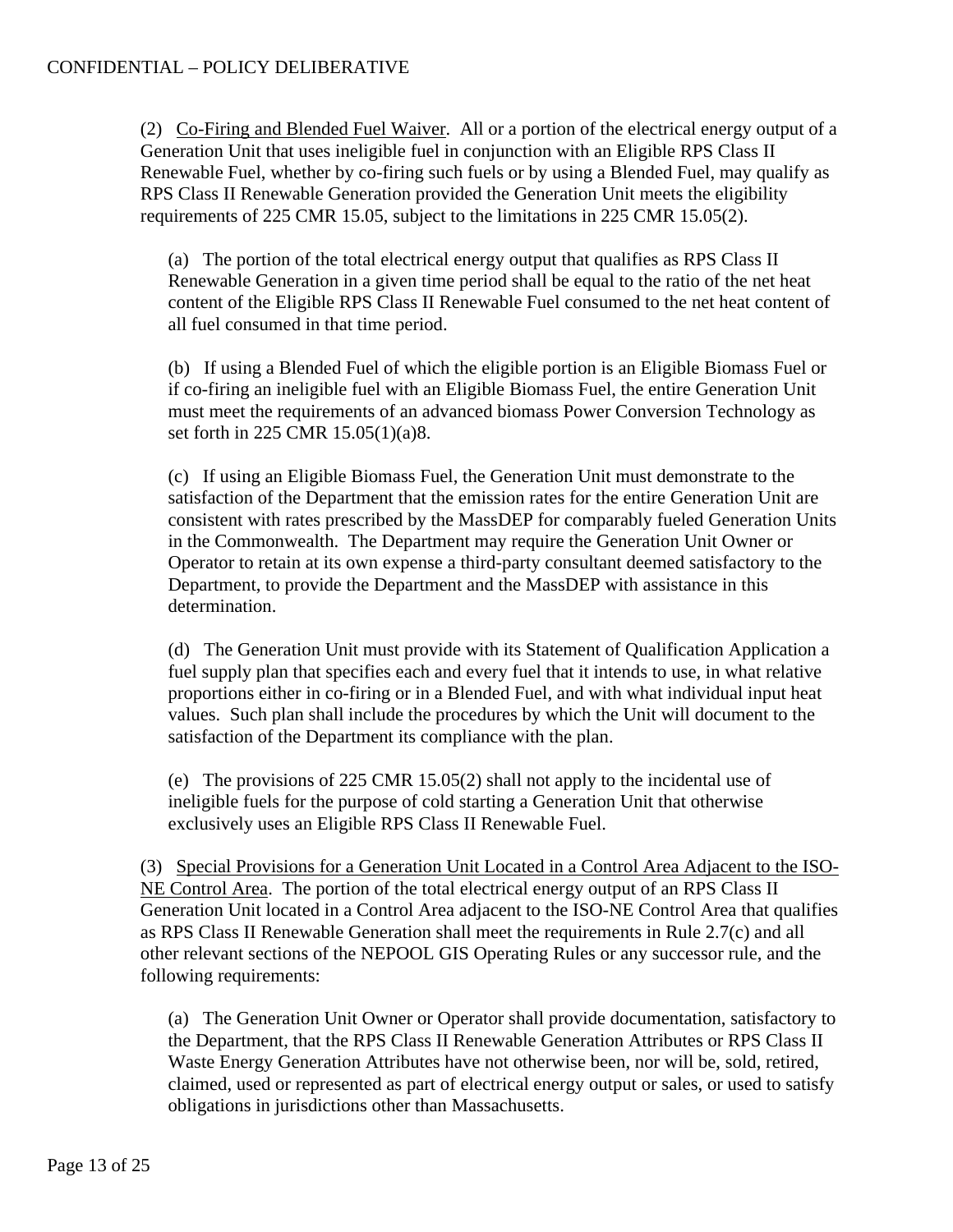(b) The Generation Unit Owner or Operator must provide an attestation in a form to be provided by the Department that it will not itself or through any affiliate or other contracted party, engage in the process of importing RPS Class II Renewable Generation into the ISO-NE Control Area for the creation of RPS Class II Renewable GIS Certificates, and then exporting that energy or a similar quantity of other energy out of the ISO-NE Control Area during the same hour.

(c) The quantity of electrical energy output from an RPS Class II Generation Unit outside the ISO-NE Control Area that can qualify as RPS Class II Renewable Generation at the NEPOOL GIS during each hour is limited to the lesser of the RPS Class II Renewable Generation actually produced by the Unit or the RPS Class II Renewable Generation actually scheduled and delivered into the ISO-NE Control Area.

(4) Special Provisions for Aggregations. An Aggregation of Generation Units that are located behind the customer meter or that are Off-grid Generation Units, each of which could independently meet the relevant requirements of 225 CMR 15.05, may receive a single Statement of Qualification and be treated as a single RPS Class II Renewable Generation Unit under the following criteria and procedures:

(a) Each Generation Unit in such Aggregation must use the same fuel, energy resource and technology as all other Generation Units in the Aggregation.

(b) Each of the Owners or Operators of Generation Units within the Aggregation must enter into an agreement with a person or entity that serves as the Authorized Agent for the Aggregation in all dealings with the Department and with the NEPOOL GIS, and such agreement must include procedures by which the electrical energy output of each Generation Unit shall be monitored and reported to the NEPOOL GIS.

(c) The Authorized Agent of the Aggregation must establish and maintain a Generator account at the NEPOOL GIS under the NEPOOL GIS Operating Rules, including all provisions for Non-NEPOOL Generator Representatives, as that term is defined in Rule  $2.1(a)(vi)$  of those Rules, or any successor rules.

(d) The electrical energy output of each of the Generation Units in the Aggregation must be individually monitored and recorded, and it must be reported to the NEPOOL GIS as part of an aggregated total for the Aggregation, by an independent Third Party Meter Reader, as defined in Rule 2.5(j) of the NEPOOL GIS Operating Rules, or any successor rule, and approved by the Department.

(5) Special Provisions for Generation Units Using Eligible Biomass Woody Fuels, Co-Mingled Biomass Woody Fuels, or Manufactured Biomass Fuels. An Owner, Operator, or Authorized Agent of a Generation Unit that uses an Eligible Biomass Woody Fuel or a Manufactured Biomass Fuel must meet the following provisions:

(a) Sustainable Forest Management. Forest Derived Residues and Thinnings shall only be sourced from forests meeting Sustainable Forestry Management practices, as independently verified through the attestation of a licensed forester, certified forester or independent certification.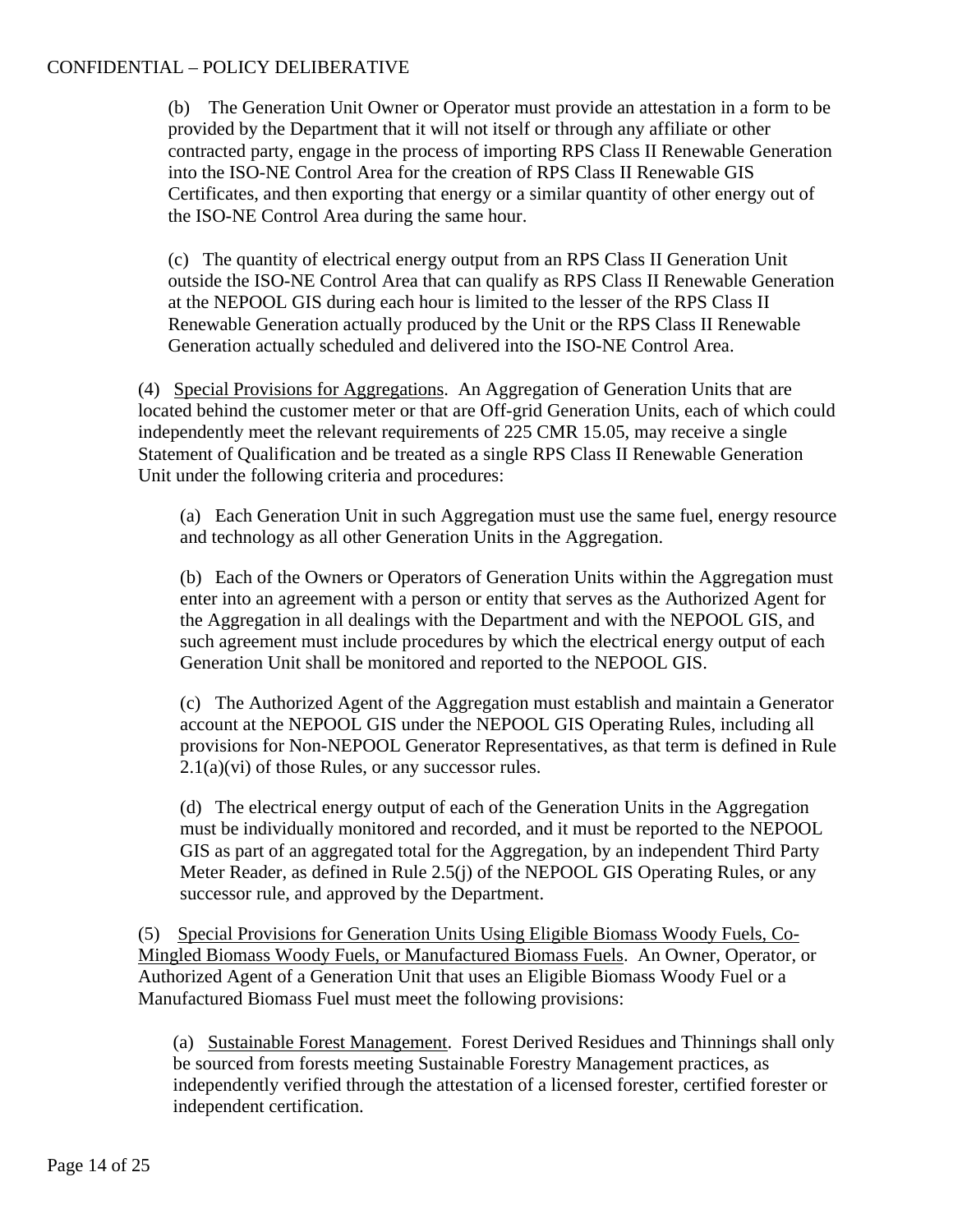(b) Overall Efficiency. A Generation Unit utilizing Eligible Biomass Woody Fuel or Manufactured Biomass Fuel that does not comply with the overall efficiency requirements in 225 CMR 15.05(1)(a)8.c. shall be subject the following:

1. A Generation Unit utilizing Eligible Biomass Woody Fuel or Manufactured Biomass Fuel that has 5% or more of its fuel sourced from Forest Derived Residues, Forest Derived Thinnings and Forest Salvage and does not achieve an overall efficiency of at least 60% in a particular calendar quarter of the Compliance Year, pursuant to 225 CMR 15.05(1)(a)8.c., shall not be eligible to report RPS Class II Renewable Generation Attributes to the NEPOOL GIS for that calendar quarter.

2. A Generation Unit utilizing Eligible Biomass Woody Fuel or Manufactured Biomass Fuel that has more than 95% of its fuel sourced from Non-Forest Derived Residues in a particular calendar quarter of the Compliance Year, shall only be eligible to receive RPS Class II Renewable Generation Attributes at NEPOOL GIS in a proportion equal to the percentage of fuel sourced from Non-Forest Derived Residues for that calendar quarter.

(c) Reporting Requirements for Generation Units using Eligible Biomass Woody Fuel or Manufactured Biomass Fuel. An Owner, Operator, or Authorized Agent of a Generation Unit using Eligible Biomass Woody Fuel or Manufactured Biomass Fuel shall provide to the Department on a quarterly basis the Biomass Fuel Report as prescribed in the Department's *Guideline on Eligible Biomass Fuel for Renewable Generation Units*.

(d) Verification of Eligible Biomass Woody Fuel. In order to verify the use of Eligible Biomass Woody Fuel, an RPS Class I Renewable Generation Unit utilizing Eligible Biomass Woody Fuel shall report the following to the Department on a quarterly basis in a manner outlined in the Department's *Guideline on Eligible Biomass Fuel for Renewable Generation Units*:

1. Supplier of the fuel;

2. Amount of fuel delivered; and

3. Date of delivery.

(e) Biomass Fuel Certificate. The tonnage of all Eligible Biomass Woody Fuel or Manufactured Biomass Fuel reported in the Quarterly Biomass Fuel Report shall be documented by ownership of the Biomass Fuel Certificates. The tonnage input for Eligible Biomass Fuel noted on the Biomass Fuel Certificate shall equal or be greater than the tonnage of Eligible Biomass Fuel consumed at the Generation Unit. For Manufactured Biomass Fuel, the Biomass Fuel Certificates shall be for the required tonnage of Eligible Biomass Woody Fuel necessary for the production of the delivered volume of Manufactured Biomass Fuel. The Biomass Fuel Certificates shall be originated, procured, and transacted in accordance with the *Guideline on Eligible Biomass Fuel for Renewable Generation Units*.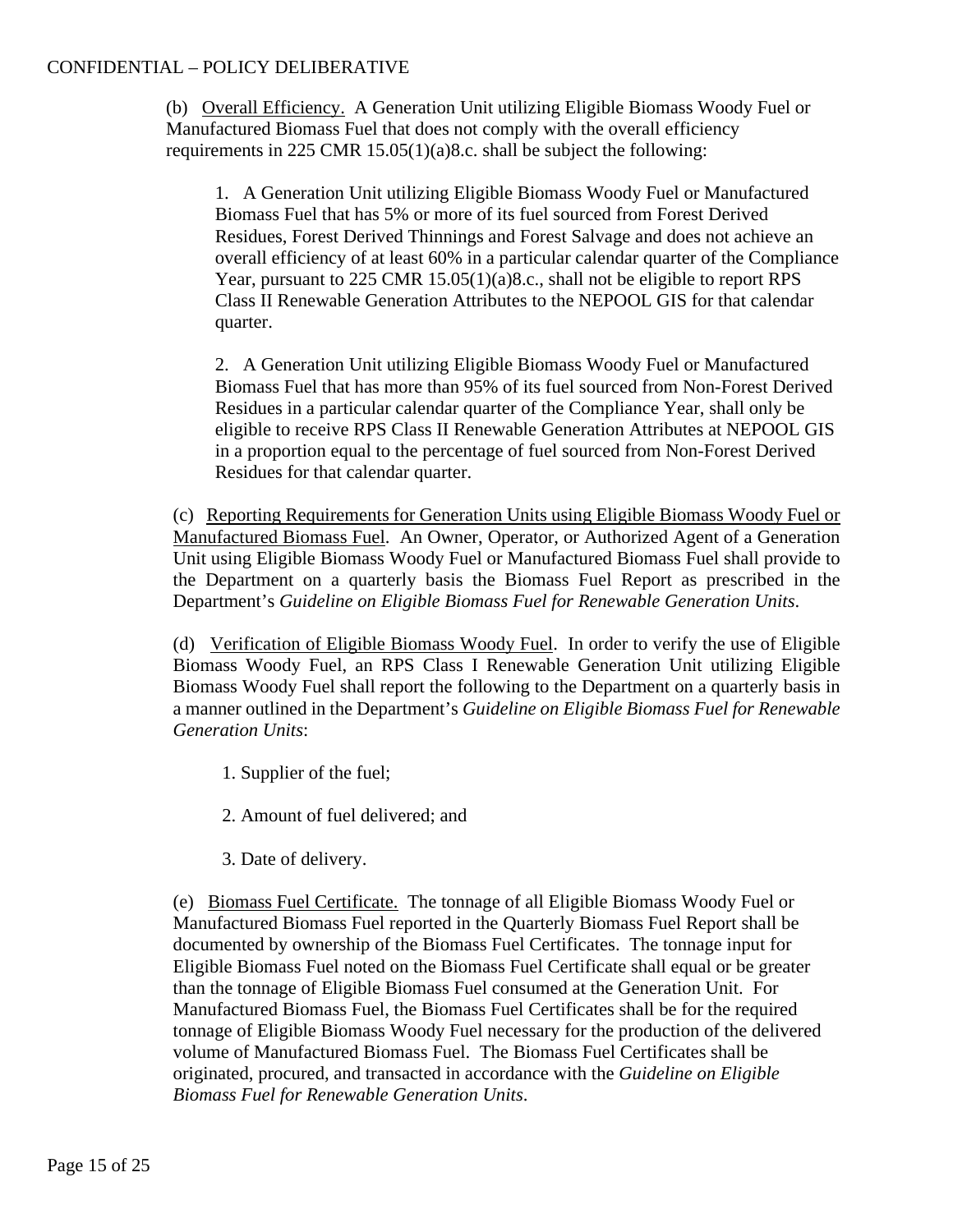# 15.06: Statement of Qualification Process for RPS Class II Renewable Generation Units

(1) Statement of Qualification Application (SQA). An SQA shall be submitted to the Department by the Owner or Operator of the Generation Unit or Aggregation. The applicant must use the most current forms and associated instructions provided by the Department, and must include all information, documentation, and assurances required by such forms and instructions.

# (2) Review Procedures.

(a) The Department will notify the applicant when the SQA is administratively complete or if additional information is required pursuant to 225 CMR 15.06(1).

(b) The Department may, in its sole discretion, provide an opportunity for public comment on any SQA.

# (3) Issuance or Non-Issuance of an SQ.

(a) If the Department finds that all or a portion of the electrical energy output of a Generation Unit or of an Aggregation meets the requirements for eligibility as RPS Class II Renewable Generation pursuant to 225 CMR 15.05, the Department will provide the Owner or Operator of such Generation Unit or Aggregation with an SQ.

(b) The Statement of Qualification shall include any applicable restrictions and conditions that the Department deems necessary to ensure compliance by a particular Generation Unit or Aggregation with the provisions of 225 CMR 15.00.

(c) If the Generation Unit or Aggregation does not meet the requirements for eligibility as an RPS Class II Renewable Generation Unit, the Department shall provide written notice to the Owner or Operator, including the Department's reasons for such finding.

(4) RPS Effective Date. The RPS Effective Date shall be the earliest date on which electrical energy output of an RPS Class II Renewable Generation Unit or Waste Energy Generation Unit can result in the creation of RPS Class II GIS Certificates, with the following limitations:

(a) In the case of a Generation Unit using Eligible Biomass Fuel, the RPS Effective Date shall not be earlier than the date on which the Department determines that the Biomass Generation Unit has commenced compliance with the low-emission conditions in its SQ;

(b) In the case of a Hydroelectric Energy Generation Unit, the RPS Effective Date shall not be earlier than the date on which the Department determined that the Generation Unit has commenced compliance with the environmental conditions in its SQ;

(c) In the case of a Waste Energy Generation Unit, the RPS Effective Date shall not be earlier than the date on which the Department determines that the Waste Energy Generation Unit has commenced compliance with the recycling program conditions in its SQ.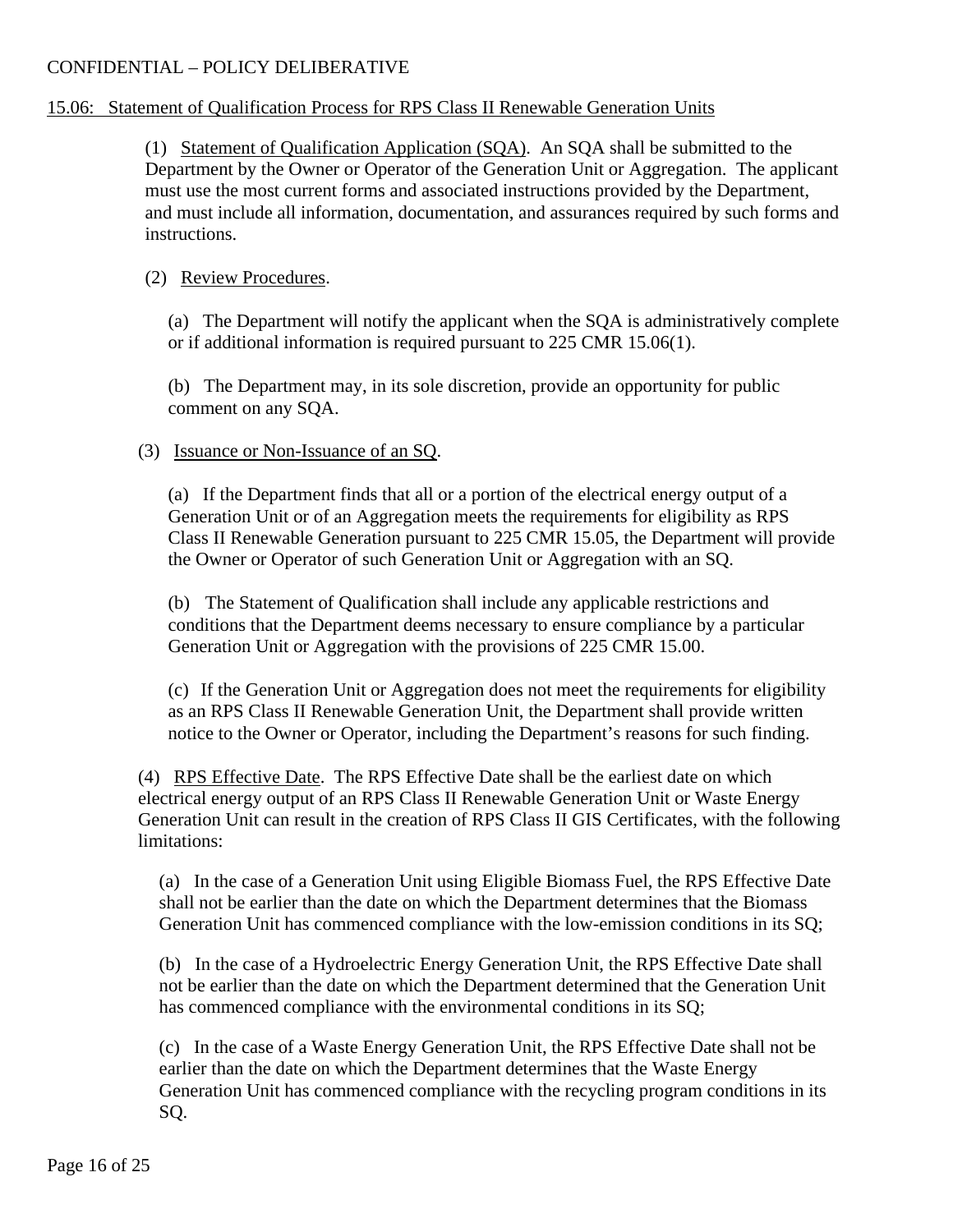In no instance shall the RPS Effective Date occur before January 1, 2009.

(5) Notification Requirements for Change in Eligibility Status. The Owner or Operator of an RPS Class II Renewable Generation Unit or Waste Energy Generation Unit shall notify the Department of any changes in the technology, operation, emissions, fuel sources, energy resources, or other characteristics of the Generation Unit that may affect the eligibility of the Generation Unit as an RPS Class II Renewable Generation Unit or Waste Energy Generation Unit. The Owner or Operator shall submit the notification to the Department no later than five days following the end of the month during which such changes were implemented. The notice shall state the date the changes were made to the RPS Class II Renewable Generation Unit or Waste Energy Generation Unit and describe the changes in sufficient detail to enable the Department to determine if a change in eligibility is warranted.

(6) Notification Requirements for Change in Ownership, Generation Capacity, or Contact Information. The Owner or Operator of an RPS Class II Renewable Generation Unit or Waste Energy Generation Unit shall notify the Department of any changes in the ownership, operating entity, generation capacity, NEPOOL GIS account, independent verification system for the Generation Unit's or Aggregation's electrical energy output, or contact information for the Generation Unit or Aggregation. The Owner or Operator shall submit the notification to the Department no later than five days following the end of the month during which such changes were implemented.

(7) Suspension or Revocation of Statement of Qualification. The Department may suspend or revoke a Statement of Qualification if the Owner or Operator of an RPS Class II Renewable Generation Unit or Waste Energy Generation Unit fails to comply with 225 CMR 15.00 or if a Generation Unit does not operate during a consecutive 12-month period.

### 15.07: Renewable Energy Portfolio Standard – Class II

(1) RPS Class II Renewable Generation Minimum Standard. The total annual sales of each Retail Electricity Product sold to Massachusetts End-use Customers by a Retail Electricity Supplier, under contracts executed or extended on or after January 1, 2009, shall include a minimum percentage of electrical energy sales with RPS Class II Renewable Generation Attributes. The RPS Class II Renewable Generation Minimum Standard shall be calculated as follows:

| (a) The following table reflects the RPS Class II Renewable Generation Minimum |  |
|--------------------------------------------------------------------------------|--|
| Standards in effect from 2009 through 2021:                                    |  |
|                                                                                |  |

| Compliance Year | <b>RPS Class II Renewable</b>      |
|-----------------|------------------------------------|
|                 | <b>Generation Minimum Standard</b> |
| 2009            | 3.60%                              |
| 2010            | 3.60%                              |
| 2011            | 3.60%                              |
| 2012            | 3.60%                              |
| 2013            | 1.50%                              |
| 2014            | 1.75%                              |
| 2015            | 2.00%                              |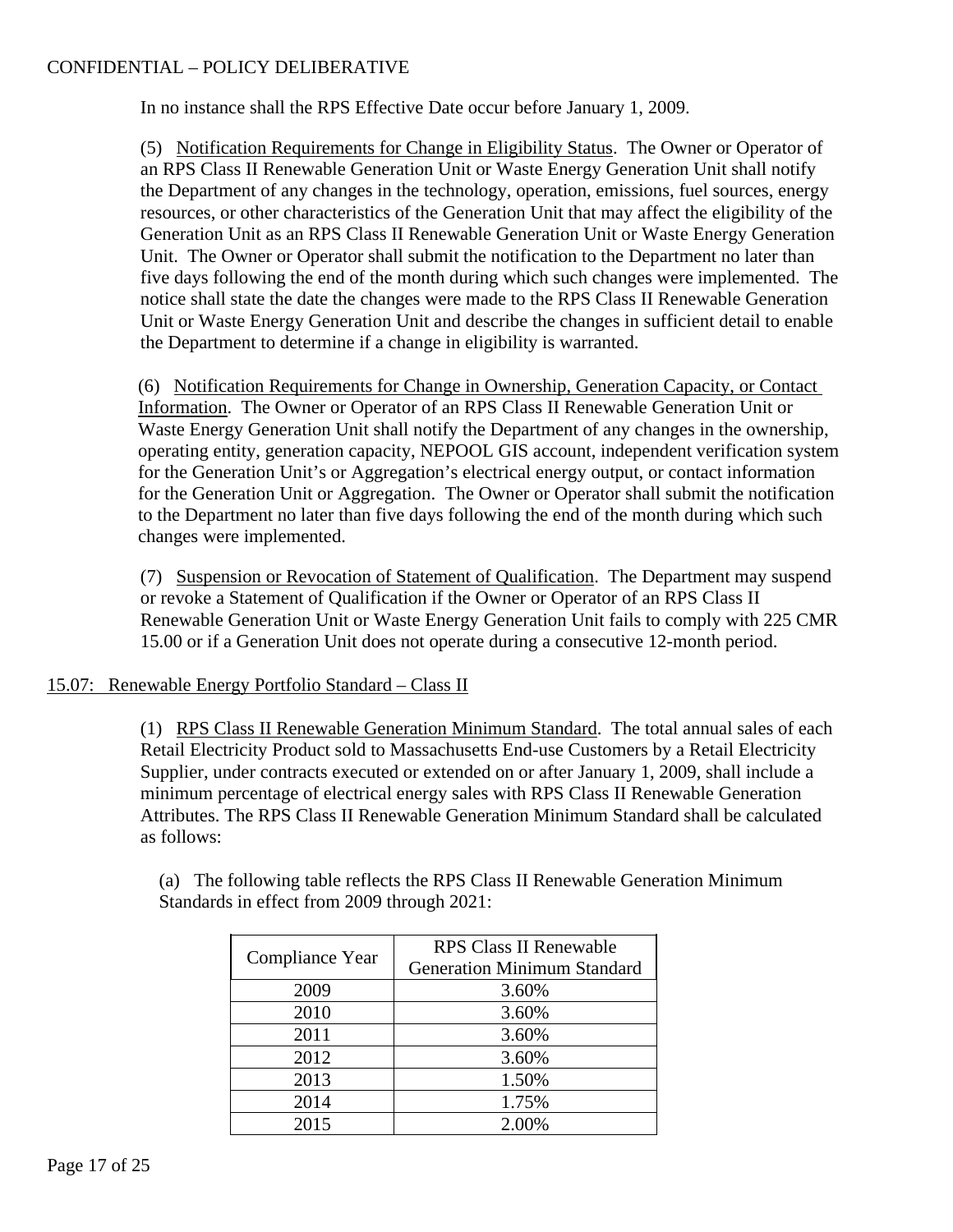| 2016 | 2.5319% |
|------|---------|
| 2017 | 2.5909% |
| 2018 | 2.6155% |
| 2019 | 2.6883% |
| 2020 | 3.2056% |
| 2021 | 3.5634% |

(b) For each Compliance Year after 2021, the Department shall announce the RPS Class II Renewable Generation Minimum Standard no later than August 31st two years prior to the Compliance Year. The RPS Class II Renewable Generation Minimum Standard shall be determined by the following formula:

The RPS Class II Renewable Generation Minimum Standard for each Compliance Year (CY) shall be equal to the RPS Class II Renewable Generation Minimum Standard for the prior Compliance Year (CY-1), plus the number of RPS Class II Renewable Generation Attributes settled for compliance in Compliance Year three years prior (CY-3), divided by the total MWh of electrical energy sales by Retail Electricity Suppliers to End-use Customers in Compliance Year three years prior (CY-3), minus the number of RPS Class II Renewable Generation Attributes settled for compliance in Compliance Year four years prior (CY-4) divided by the total MWh of electrical energy sales by Retail Electricity Suppliers to End-use Customers in Compliance Year four years prior (CY-4). For the purpose of these calculations, the total MWh of electrical energy sales by Retail Electricity Suppliers to End-use Customers shall be determined in the manner specified in 225 CMR 15.09(2)(a), and Attributes settled for compliance in a given Compliance Year shall be represented by the total of all RPS Class II qualified GIS Certificates that are determined by the Department to qualify for RPS Class II Renewable Energy compliance in the Compliance Year in which the energy that they signify was generated.

(c) Notwithstanding the calculation in 225 CMR  $15.07(1)$ (b), the RPS Class II Renewable Generation Minimum Standard shall not exceed 3.6% of the Total Electrical Energy Sales to End-use Customers, as provided in 225 CMR 15.09(2)(a).

(2) RPS Class II Waste Energy Minimum Standard. The total annual sales of each Retail Electricity Product sold to Massachusetts End-use Customers by a Retail Electricity Supplier, under contracts executed or extended on or after January 1, 2009, shall include a minimum percentage of electrical energy sales with RPS Class II Waste Energy Generation Attributes. The RPS Class II Waste Energy Minimum Standard shall be equal to 3.5% of electrical energy sales in the Compliance Years 2009 through 2020. In Compliance Years 2021 through 2025, the RPS Class II Waste Energy Minimum Standard shall be equal to 3.7% of electrical energy sales. In 2026 and all subsequent Compliance Years, the RPS Class II Waste Energy Minimum Standard shall be equal to 3.5% of electrical energy sales. Beginning in 2025 and every five years thereafter, the Department shall conduct a review of the RPS Class II Waste Energy Minimum Standard and consult with MassDEP on the standard to ensure consistency with the solid waste master plan. Following stakeholder comment and input on the review of the RPS Class II Waste Energy Minimum Standard, the Department may modify the Minimum Standard for the following five years.

15.08: Compliance Procedures for Retail Electricity Suppliers.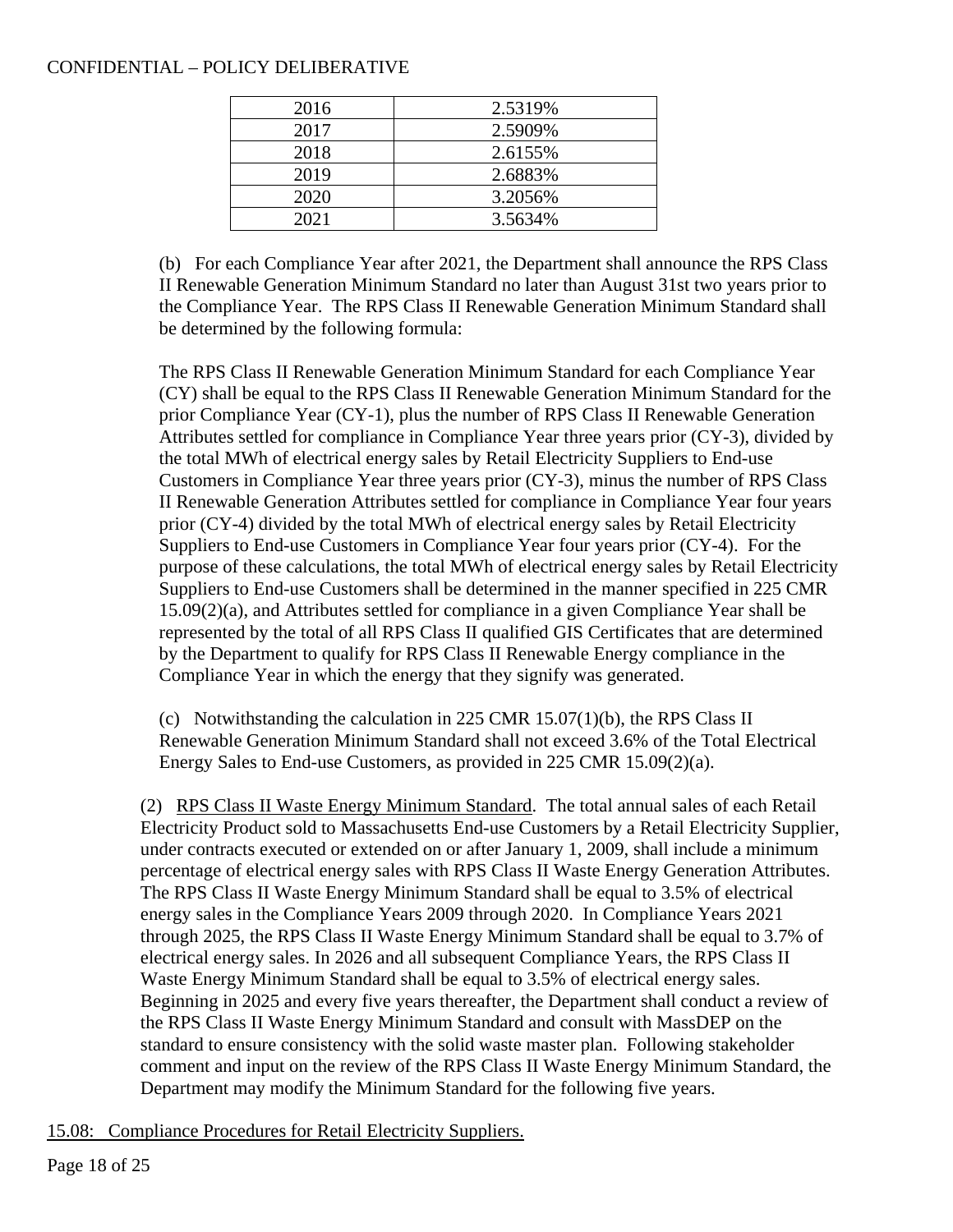(1) Standard Compliance. Each Retail Electricity Supplier shall be deemed to be in compliance with 225 CMR 15.00 if the information provided in the Compliance Filing submitted pursuant to 225 CMR 15.09 is true and accurate and demonstrates compliance with 225 CMR 15.07. A Retail Electricity Supplier shall demonstrate to the satisfaction of the Department that RPS Class II Renewable Generation Attributes and RPS Class II Waste Energy Generation Attributes used for compliance have not otherwise been, nor will be, sold, retired, claimed, used or represented as part of electrical energy output or sales, or used to satisfy obligations in jurisdictions other than Massachusetts.

(2) Banked Compliance. A Retail Electricity Supplier may use RPS Class II Renewable Generation Attributes and RPS Class II Waste Energy Generation Attributes produced in one Compliance Year for compliance over the course of the following two subsequent Compliance Years, subject to the limitations in 225 CMR 15.08(2) and provided that the Retail Electricity Supplier is in compliance with 225 CMR 15.00 for all previous Compliance Years. In addition, the Retail Electricity Supplier shall demonstrate to the satisfaction of the Department that such Attributes:

(a) were in excess of the RPS Class II Renewable Generation Attributes and RPS Class II Waste Energy Generation Attributes needed for compliance in the Compliance Year in which they were generated, and that such excess Attributes have not previously been used for compliance with 225 CMR 15.00;

(b) do not exceed 30% of the RPS Class II Renewable Generation Attributes and 30% of the RPS Class II Waste Energy Generation Attributes needed by the Retail Electricity Supplier for compliance with the RPS Class II Renewable Generation Minimum Standard, and RPS Class II Waste Energy Minimum Standard in the year they were generated, subject to 225 CMR 15.09(2)(d) and subject to the following limitations:

1. In Compliance Years 2014 and 2015 no excess RPS Class II Waste Energy Generation Attributes shall be available as Banked Compliance; and

2. Commencing with Compliance Year 2016, bankable excess RPS Class II Waste Energy Generation Attributes shall not exceed 5% of the RPS Class II Waste Energy Generation Attributes needed by the Retail Electricity Supplier for compliance with the RPS Class II Waste Energy Minimum Standard in the year they were generated.

(c) were produced during the Compliance Year in which they are claimed as excess by the generation of electrical energy sold to End-use Customers in the ISO-NE Control Area, by the generation of electrical energy on End-use Customers' sides of retail meters in the ISO-NE Control Area, or by the generation of electrical energy from Off-grid Generation Units in Massachusetts; and

(d) have not otherwise been, nor will be, sold, retired, claimed or represented as part of electrical energy output or sales, or used to satisfy obligations in jurisdictions other than Massachusetts.

(3) Alternative Compliance for RPS Class II Renewable Generation Minimum Standard. A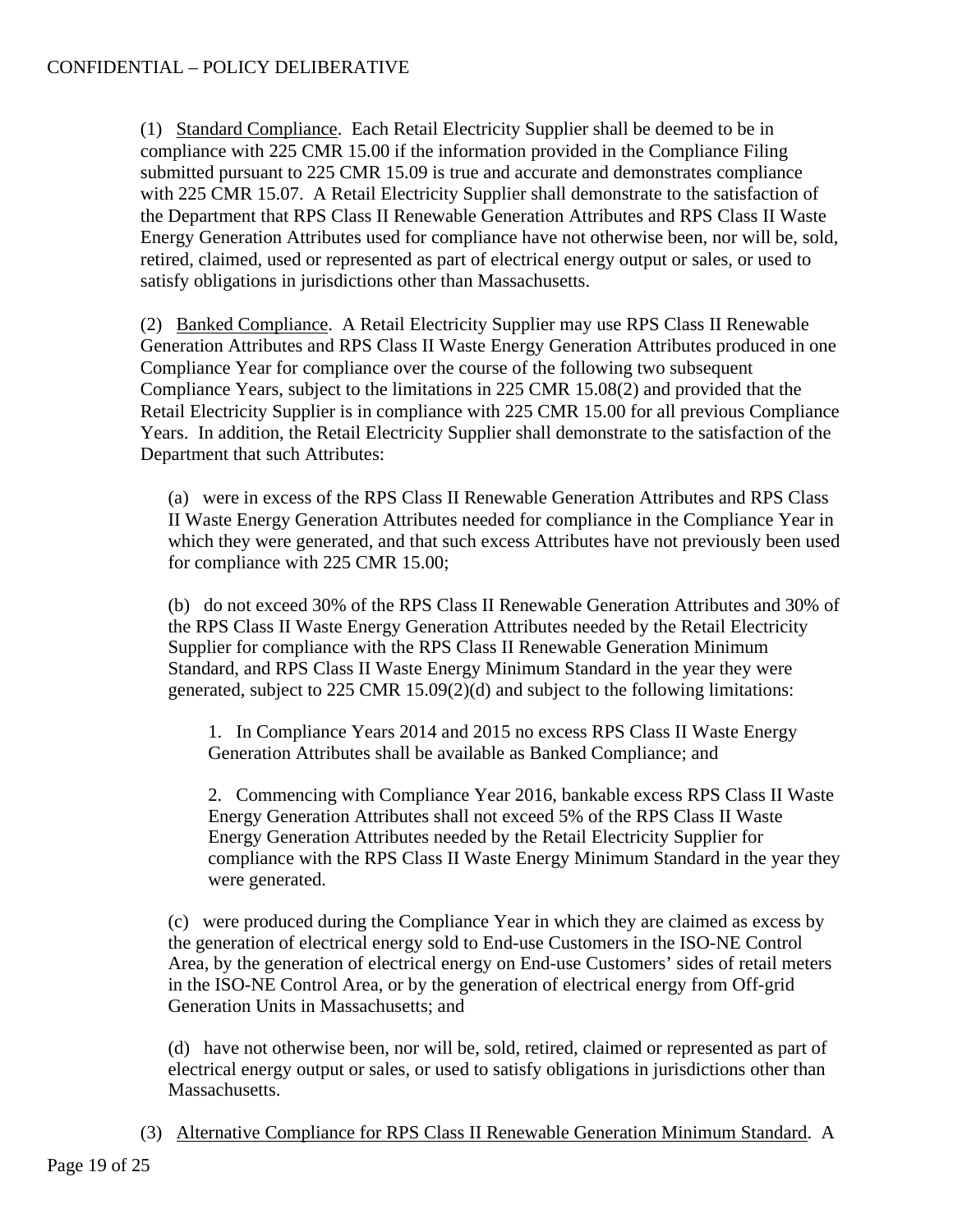Retail Electricity Supplier may discharge its obligations under 225 CMR 15.07(1), in whole or in part, for any Compliance Year by making an ACP to the MassCEC. Such funds shall be held in an account separate from other accounts of the MassCEC.

(a) Procedures. A Retail Electricity Supplier shall receive Alternative Compliance Credits from the Department, subject to the following:

1. The quantity of Credits, specified in MWhs, that can be applied to its obligations under 225 CMR 15.07(1) shall be determined by calculating the ratio of the total of ACPs paid for the Compliance Year to the ACP Rate for that Compliance Year.

2. The ACP Rate for the RPS Class II Renewable Generation Minimum Standard shall be \$25 per MWh for Compliance Year 2009. For each subsequent Compliance Year, the Department shall publish the ACP Rate by January 31 of the Compliance Year. The ACP Rate shall be equal to the previous year's ACP Rate adjusted up or down according to the previous year's Consumer Price Index. The ACP Rate for the RPS Class II Renewable Generation Minimum Standard shall not exceed \$35 per MWh for any given Compliance Year.

3. The Retail Electricity Supplier shall include with its Annual Compliance Filing copies of any ACP receipt(s) for ACPs made to the MassCEC during the Compliance Year.

(b) Use of Funds. The Department shall oversee the use of ACP funds by the MassCEC.

(4) Alternative Compliance for RPS Class II Waste Energy Minimum Standard. A Retail Electricity Supplier may discharge its obligations under 225 CMR 15.07(2), in whole or in part, for any Compliance Year by making an ACP to the MassCEC. Such funds shall be held in an account separate from other accounts of the MassCEC.

(a) Procedures. A Retail Electricity Supplier shall receive Alternative Compliance Credits from the Department, subject to the following:

1. The quantity of Alternative Compliance Credits, specified in MWhs, that can be applied to its obligations under 225 CMR 15.07(2) shall be determined by calculating the ratio of the total of ACPs paid for the Compliance Year to the ACP Rate for that Compliance Year.

2. The ACP Rate for the RPS Class II Waste Energy Minimum Standard shall be \$10 per MWh for Compliance Year 2009. For each subsequent Compliance Year, the Department shall publish the ACP Rate by January 31st of the Compliance Year. The ACP Rate shall be equal to the previous year's ACP Rate adjusted up or down according to the previous year's Consumer Price Index. In Compliance Year 2021 through 2025, the ACP Rate for the RPS Class II Waste Energy Minimum Standard shall be equal to the ACP Rate for the RPS Class II Renewable Energy Minimum Standard set pursuant to 225 CMR 15.08(3)(a)2, but shall be \$11.50 per MWh beginning in 2026.

3. The Retail Electricity Supplier shall include with its Annual Compliance Filing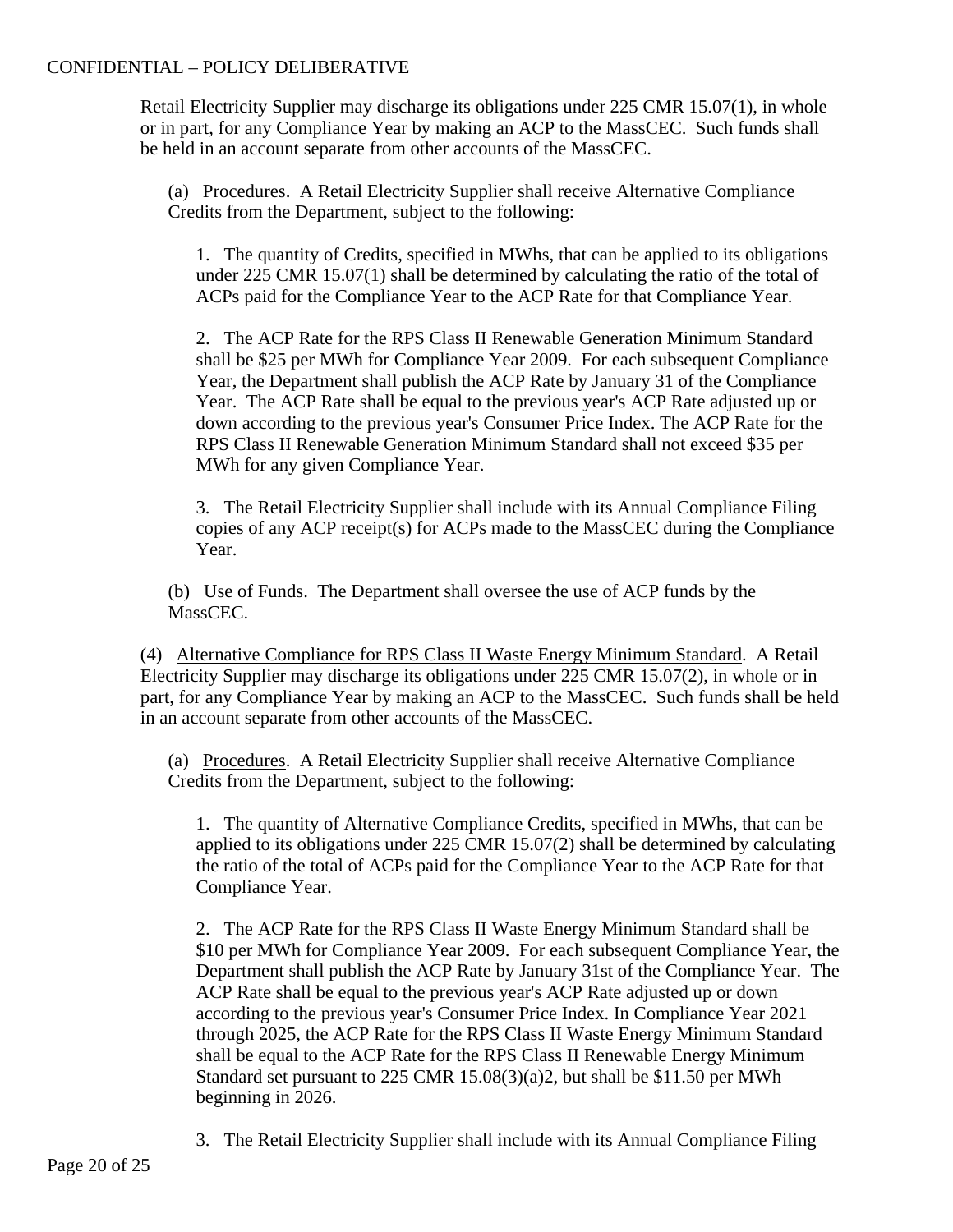copies of any ACP receipt(s) for ACPs made to the MassCEC during the Compliance Year.

(b) Use of Funds. The Department shall oversee the use of ACP funds by the MassCEC.

(5) Beginning in 2025 and every five years thereafter, the Department shall conduct a review of the ACP Rate and consult with DEP on the ACP Rate for the RPS Class II Waste Energy Minimum Standard to ensure consistency with the solid waste master plan. Following stakeholder comment and input on the review of the ACP Rate, the Department may modify the rate for the following five years.

### 15.09: Annual Compliance Filings for Retail Electricity Suppliers

(1) Date of Annual Compliance Filing. For each Compliance Year, the Retail Electricity Supplier annually shall file an annual Compliance Filing with the Department no later than the first day of July, or the first Business Day thereafter, of the subsequent Compliance Year.

(2) Contents of Annual Compliance Filing. For each Retail Electricity Product, the Filing shall document compliance with the provisions of 225 CMR 15.07 and 15.08 to the satisfaction of the Department and shall include, but not be limited to, the following:

(a) Total Electrical Energy Sales to End-use Customers. Documentation of the total MWhs of electrical energy allocated by the Retail Electricity Supplier to End-use Customers in the Compliance Year. Such allocation is defined as the total quantity of the Supplier's Certificates Obligation that the Retail Electricity Supplier correctly allocated or should have allocated to all of the Retail Electricity Supplier's Massachusetts retail subaccounts in the NEPOOL GIS, in compliance with all relevant provisions of Part 4 of the NEPOOL GIS Operating Rules, or any successor rules, as specified in the Department's Guideline on the Determination of Sales to End-use Customer.

(b) Electrical Energy Sales to End-use Customers by Product. Documentation of the total MWhs of each Retail Electricity Product allocated to End-use Customers in the Compliance Year, verified by an independent third party satisfactory to the Department, consistent with the Guidelines. Such allocation is defined as the quantity of the Supplier's Certificates Obligation that the Retail Electricity Supplier correctly allocated or should have allocated to each of the Retail Electricity Supplier's Massachusetts retail subaccounts at the NEPOOL GIS, in compliance with all relevant provisions of Part 4 of the NEPOOL GIS Operating Rules, or any successor rules, as specified in the Department's Guideline on the Determination of Sales to End-Use Customer. The Department shall keep product information confidential to the extent permitted by law.

(c) Attributes Allocated from the Compliance Year. Documentation of the total MWhs of each Retail Electricity Product allocated to End-use Customers that were derived from both RPS Class II Renewable Generation and RPS Class II Waste Energy generation during the Compliance Year, and which may include electrical energy generated on Enduse Customers' sides of retail meters in the ISO-NE Control Area or by Off-grid Generation Units in Massachusetts in the Compliance Year, shall be as follows:

1. For electrical energy transactions included in the ISO-NE Settlement Market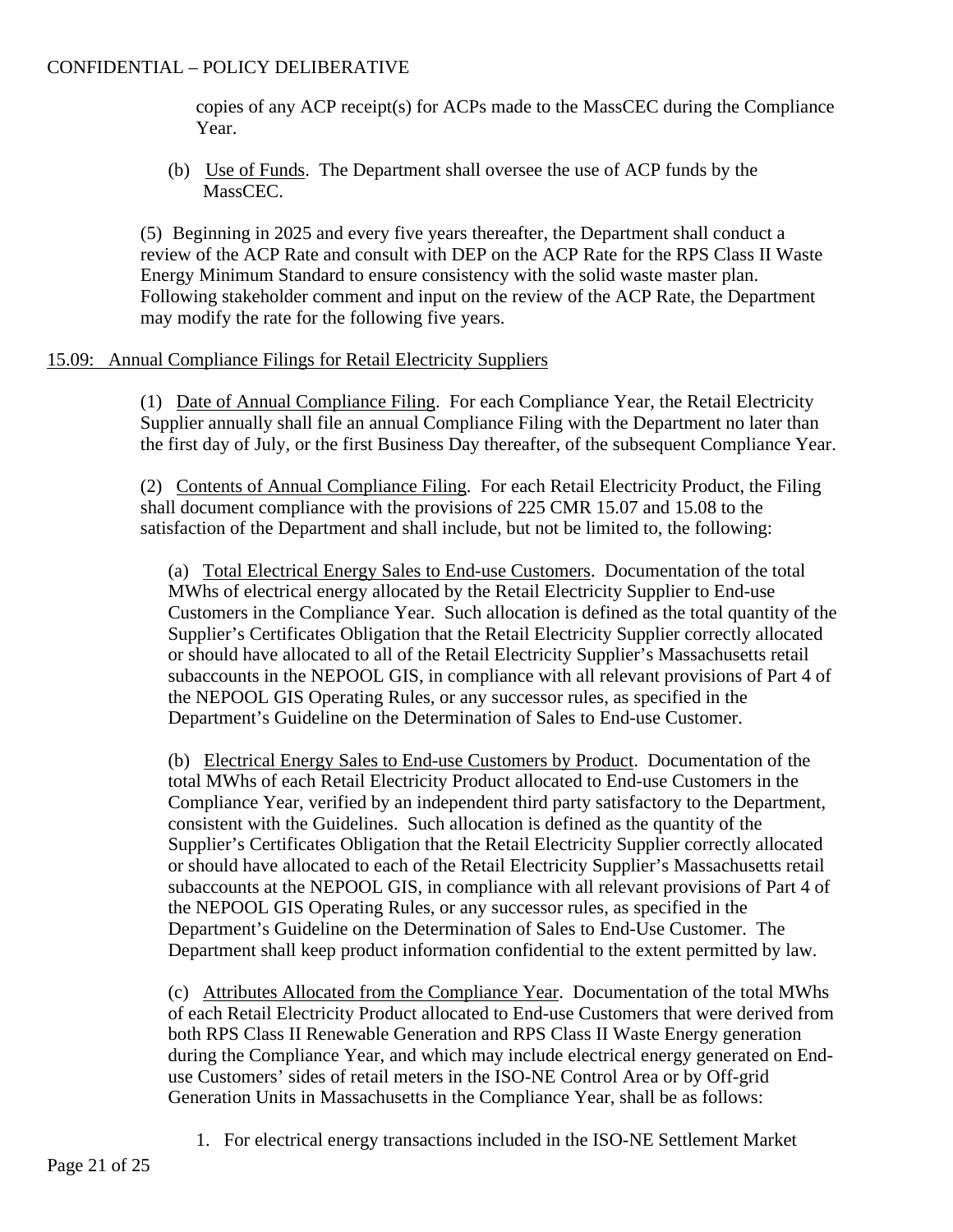System, the Compliance Filings shall include documentation from the NEPOOL GIS administrator of the Retail Electricity Supplier's ownership of GIS Certificates representing both RPS Class II Renewable Generation and RPS Class II Waste Energy generation during the Compliance Year.

2. For electrical energy transactions not included in the ISO-NE Settlement Market System, but for which the Retail Electricity Supplier has secured GIS Certificates from the NEPOOL GIS, the Compliance Filings shall include documentation from the NEPOOL GIS of the Retail Electricity Supplier's ownership of GIS Certificates representing both RPS Class II Renewable Generation and RPS Class II Waste Energy generation during the Compliance Year.

(d) Attributes Allocated from Banked Compliance. Allocation by Retail Electricity Product of any quantity of Attributes banked from one or both of the two previous years pursuant to 225 CMR 15.08(2) that are used to demonstrate compliance in the current Compliance Year, except that banked RPS Class II Waste Energy Generation Attributes cannot be used for compliance with the RPS Class II Renewable Generation Minimum Standard and banked RPS Class II Renewable Generation Attributes cannot be used for compliance with the RPS Class II Waste Energy Generation Minimum Standard.

(e) Alternative Compliance Credits. Allocation by Retail Electricity Product of any Alternative Compliance Credits claimed pursuant to 225 CMR 15.08(3), along with a copy of any ACP receipt(s).

(f) Attributes Banked for Future Compliance. Identification of any quantity of RPS Class II Renewable Generation Attributes and of any RPS Class II Waste Energy Generation Attributes that the Retail Electricity Supplier anticipates claiming for purposes of Banked Compliance in subsequent years under the Banked Compliance provisions of 225 CMR 15.08(2), except that RPS Class II Waste Energy Generation Attributes that are in excess of the quantity of such Attributes needed for the RPS Class II Waste Energy Minimum in Compliance Years 2014 and 2015 cannot be used for Banked Compliance.

(g) Exempt Contracts under the RPS Class II Renewable Generation Minimum Standard and the RPS Class II Waste Energy Minimum Standard. Identification of any contract for a specific term of years that was executed before January 1, 2009, and its terms including but not limited to, the execution and expiration dates of the contract and the annual volume of electrical energy supplied.

### 15.10: Reporting Requirements

(1) Certification. Any person required by 225 CMR 15.00 to submit documentation to the Department shall provide:

- (a) the person's name, title and business address;
- (b) the person's authority to certify and submit the documentation to the Department; and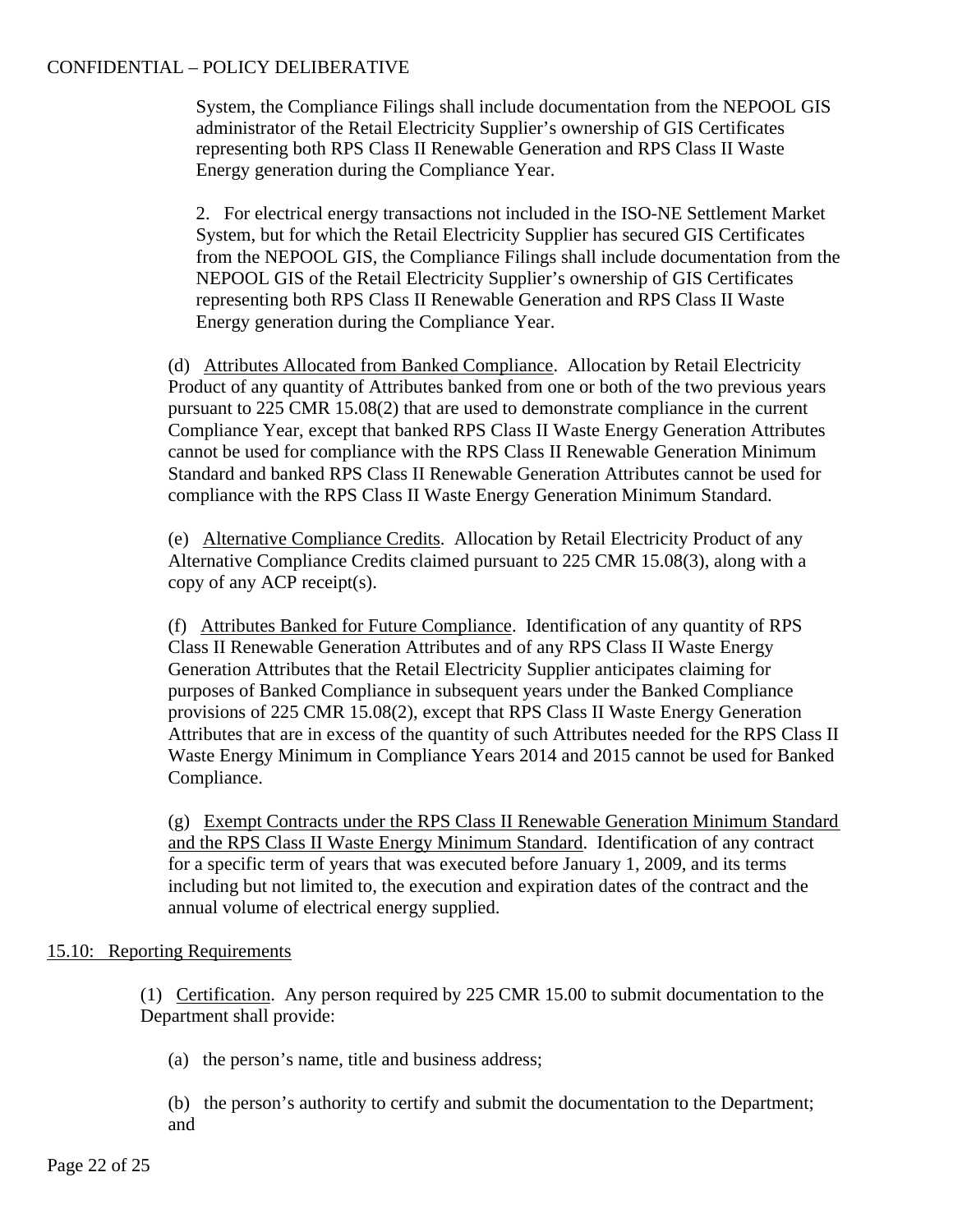(c) the following certification: "I hereby certify, under the pains and penalties of perjury, that I have personally examined and am familiar with the information submitted herein and based upon my inquiry of those individuals immediately responsible for obtaining the information, I believe that the information is true, accurate, and complete. I am aware that there are significant penalties, both civil and criminal, for submitting false information, including possible fines and imprisonment."

(2) Annual Renewable Energy Resource Report. The Department shall produce an annual report that summarizes information submitted to the Department by Retail Electricity Suppliers in the Annual Compliance Filing submitted to the Department pursuant to 225 CMR 15.09(2). Such report shall include non-confidential data that provides the following:

(a) the extent to which the Retail Electric Suppliers complied with the RPS Class I Minimum Standard, the Solar Carve-out Minimum Standard, and Solar Carve-out II Minimum Standard, both separately and combined; and

(b) the extent to which the Retail Electric Suppliers used Standard Compliance, Banked Compliance, and Alternative Compliance in meeting the Minimum Standards.

# 15.11: Inspection

(1) Document Inspection. The Department may audit the accuracy of all information submitted pursuant to 225 CMR 15.00. The Department may request and obtain from any Owner or Operator of an RPS Class II Renewable Generation Unit, Waste Energy Generation Unit, supplier of Eligible Biomass Fuel, and any Retail Electricity Supplier information that the Department determines necessary to monitor compliance with and enforcement of 225 CMR 15.00.

(2) Audit and Site Inspection. Upon reasonable notice to a Retail Electricity Supplier, supplier of Eligible Biomass Fuel, Waste Energy Generation Unit Owner or Operator, or RPS Class II Renewable Generation Unit Owner or Operator, the Department may conduct audits, which may include inspection and copying of records and/or site visits to an RPS Class II Renewable Generation Unit, Waste Energy Generation Unit, supplier of Eligible Biomass fuel, or a Retail Electricity Supplier's facilities, including, but not limited to, all files and documents that the Department determines are related to compliance with 225 CMR 15.00.

# 15.12: Non-compliance

Any Retail Electricity Supplier or Owner or Operator of an RPS Class II Renewable Generation Unit that fails to comply with the requirements of 225 CMR 15.00 shall be subject to the following provisions:

(1) Notice of Non-compliance. A failure to comply with the requirements of 225 CMR 15.00 shall be determined by the Department. A written Notice of Non-compliance shall be prepared and delivered by the Department to any Retail Electricity Supplier or Owner or Operator of an RPS Class II Renewable Generation Unit that fails to comply with the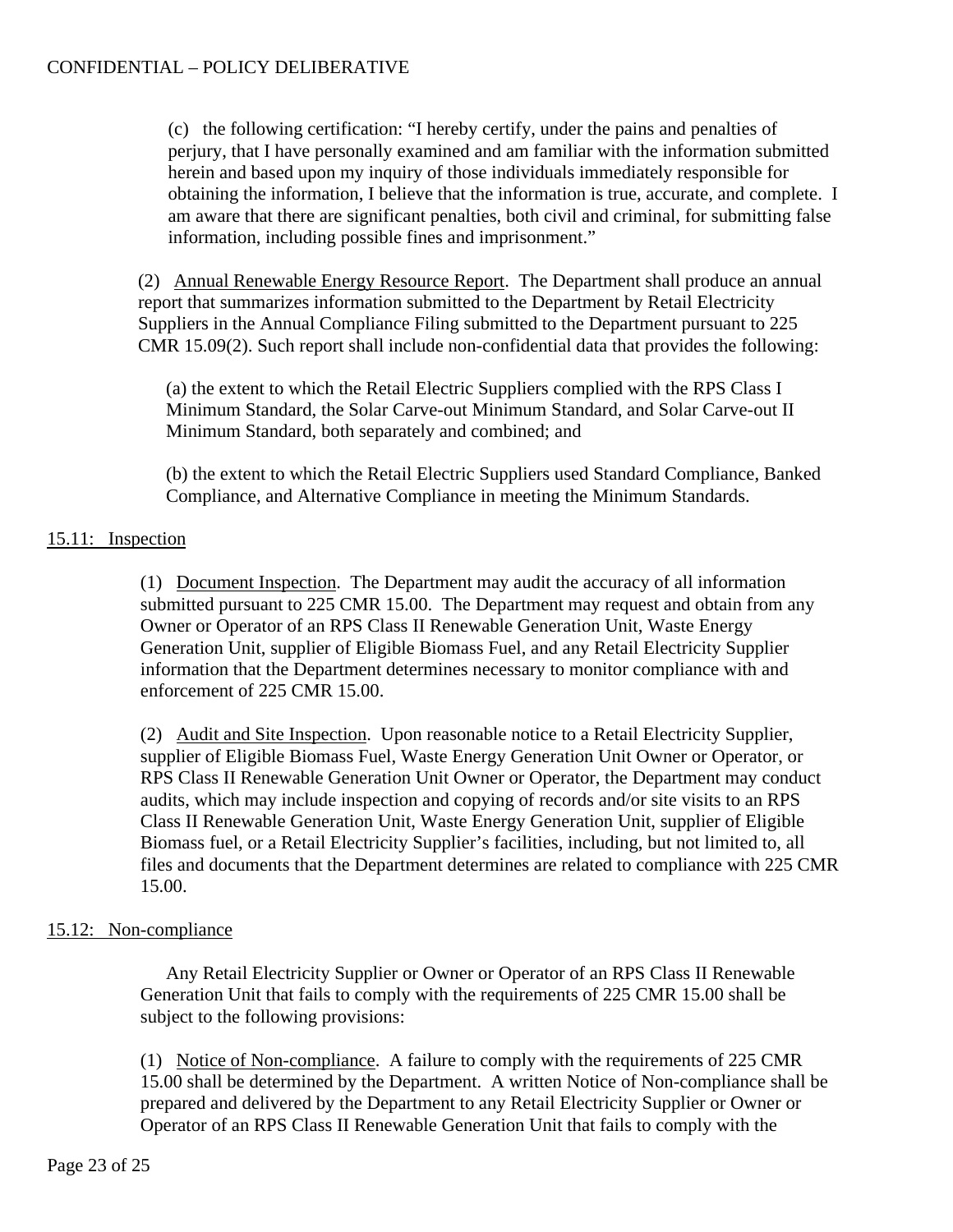requirements of 225 CMR 15.00. The Notice of Non-compliance shall describe the Requirement(s) with which the Retail Electricity Supplier, Owner, or Operator failed to comply and the time period of such non-compliance.

(2) Publication of Notice of Non-compliance. A Notice of Non-compliance may be published on the Department's website and in any other media deemed appropriate by the Department. Such publication may remain posted until the Retail Electricity Supplier or Owner or Operator returns to compliance as determined by the Department.

(3) Planning Requirement. A Retail Electricity Supplier that fails to meet the requirements of 225 CMR 15.07 during a Compliance Year shall submit a plan for achieving compliance for the subsequent three years. The plan shall be filed with the Department no later than the first day of September of the Compliance Year subsequent to the Compliance Year for which the Retail Electricity Supplier was out of compliance or such date as the Department may specify.

(4) Suspension or Revocation of License. The Department shall refer its findings of noncompliance to the Massachusetts Department of Public Utilities. A Retail Electricity Supplier that fails to comply with 225 CMR 15.00 may be subject to the Massachusetts Department of Public Utilities Licensure Action under 220 CMR 11.07(4)(c)1.

(5) Collection of Financial Security. In the event that a Retail Electricity Supplier fails to discharge its annual obligations by September  $1<sup>st</sup>$  under 225 CMR 15.07, by the means described in 225 CMR 15.08(1) through (4), the Department will notify the Retail Electricity Supplier that it must provide the Department with a payment using the financial security of which it provided pursuant to 225 CMR 14.08(4), unless a Retail Electricity Supplier has an approved alternative payment plan to discharge its annual obligations in full that has been approved by the Department prior to September  $1<sup>st</sup>$ . The payment shall, within 30-days of notification by the Department, be deposited into the Alternative Compliance Payment fund established in 225 CMR 14.08(3) pursuant to the provisions of 225 CMR 14.12(5).

(6) Partial Compliance. In the event that the collection of financial security under 225 CMR 14.12(5) results in the collection of an amount of Alternative Compliance Payments that is insufficient to discharge a Retail Electricity Supplier's full annual obligations under 225 CMR 15.07, the Retail Electricity Supplier will remain in a state of non-compliance, and the Department will take the necessary actions to document and enforce this non-compliance, pursuant to 225 CMR 15.12(1) through (4).

(7) The Department reserves all rights to take any and all appropriate actions to ensure the collection of all Alternative Compliance Payments owed to ensure annual compliance obligations are fully discharged by a Retail Electricity Supplier, including, but not limited to, filing a petition with the Department of Public Utilities requesting an investigation into a supplier that is deemed to be in non-compliance by the Department.

# 15.13: Severability

If any provision of 225 CMR 15.00 is declared invalid, such invalidity shall not affect other provisions or applications that can be given effect without the invalid provision or application.